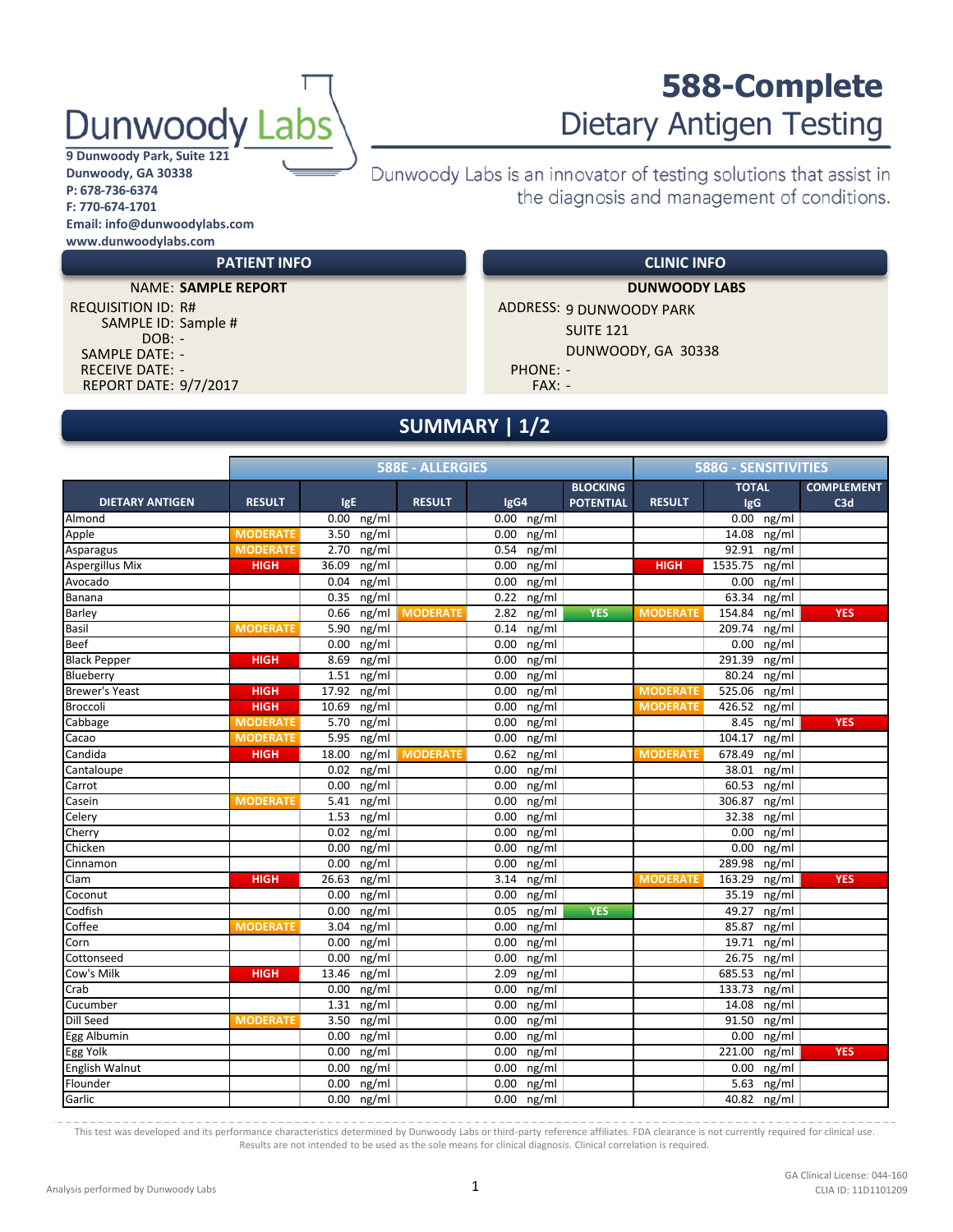## **SUMMARY | 2/2**

| <b>COMPLEMENT</b><br><b>BLOCKING</b><br><b>TOTAL</b><br><b>RESULT</b><br><b>DIETARY ANTIGEN</b><br><b>RESULT</b><br>IgE<br><b>RESULT</b><br>IgG4<br><b>POTENTIAL</b><br><b>IgG</b><br>C3d<br>$66.16$ ng/ml<br>Gluten<br>4.25 ng/ml<br>1.84 ng/ml<br><b>MODERATE</b><br>Goat's Milk<br>$11.00$ ng/ml<br>$1.76$ ng/ml<br>398.37<br><b>HIGH</b><br>ng/ml<br>Grapefruit<br>3.29 ng/ml MODERATE<br>1.68 ng/ml<br>22.52<br>ng/ml<br><b>MODERATE</b><br>2.19 ng/ml<br>0.46 ng/ml<br>$\overline{\mathsf{ng}/\mathsf{ml}}$<br>Grapes<br><b>MODERATE</b><br>0.00<br>Green Olive<br>$5.31$ ng/ml<br>45.05<br><b>MODERATE</b><br>$0.00$ ng/ml<br>ng/ml<br>Green Pea<br>$0.00$ ng/ml<br>$0.00$ ng/ml<br>0.00<br>ng/ml<br>$0.00$ ng/ml<br>$0.05$ ng/ml<br><b>YES</b><br>9.85<br>ng/ml<br><b>Green Pepper</b><br>Halibut<br>$0.00$ ng/ml<br>$0.00$ ng/ml<br>0.00<br>ng/ml<br>Honeydew Melon<br>$0.34$ ng/ml<br>$0.00$ ng/ml<br>0.00<br>ng/ml<br>0.00<br>Horseradish<br>$0.00$ ng/ml<br>$0.00$ ng/ml<br>ng/ml<br>Kidney/Pinto<br>5.83 ng/ml<br>$0.00$ ng/ml<br>15.48<br>ng/ml<br><b>MODERATE</b><br>$0.00$ ng/ml<br>$0.70$ ng/ml<br><b>YES</b><br>ng/ml<br>23.93<br>Lemon<br>5.33 ng/ml<br>35.19<br>Lettuce<br><b>MODERATE</b><br>$0.00$ ng/ml<br>ng/ml<br>$0.00$ ng/ml<br>ng/ml<br>$0.46$ ng/ml<br><b>YES</b><br>26.75<br>Lime<br>$0.00$ ng/ml<br>$0.00$ ng/ml<br>ng/ml<br>0.00<br>Lobster<br>$0.00$ ng/ml<br>$0.00$ ng/ml<br>Mushroom<br>0.00<br>ng/ml<br>Mustard<br>$0.00$ ng/ml<br>$0.00$ ng/ml<br>0.00<br>$n\sqrt{g/ml}$<br>ng/ml<br>Navy Bean<br>$0.00$ ng/ml<br>0.54<br>ng/ml<br><b>YES</b><br>0.00<br>$0.00$ ng/ml<br>$0.00$ ng/ml<br>ng/ml<br>Oat<br>0.00<br>Onion<br>$2.63$ ng/ml<br>$0.05$ ng/ml<br>15.48<br>ng/ml<br><b>MODERATE</b><br>Orange<br>$6.13$ ng/ml<br>$0.00$ ng/ml<br>59.12<br>ng/ml<br><b>MODERATE</b><br>$0.00$ ng/ml<br><b>MODERATE</b><br>4.59 ng/ml<br>132.32<br>ng/ml<br>Oregano<br>Peach<br>4.16 ng/ml<br>0.00<br>ng/ml<br>30.97<br><b>MODERATE</b><br>ng/ml<br>$0.00$ ng/ml<br>Peanut<br>0.00<br>ng/ml<br>0.00<br>ng/ml<br>$0.05$ ng/ml<br>$0.00$ ng/ml<br><b>YES</b><br>0.00<br>ng/ml<br>Pear<br>1.53 ng/ml MODERATE<br>$0.70$ ng/ml<br>0.00<br>ng/ml<br>Pecan<br>7.24 ng/ml<br>0.54<br>ng/ml<br>133.73<br>Peppermint<br>ng/ml<br><b>YES</b><br><b>MODERATE</b><br>Pineapple<br>$0.00$ ng/ml<br>$0.46$ ng/ml<br><b>YES</b><br>18.30<br>ng/ml<br>Plum<br>$0.00$ ng/ml<br>$0.00$ ng/ml<br>ng/ml<br>33.78<br>Pork<br>$0.00$ ng/ml<br>$0.00$ ng/ml<br>0.00<br>ng/ml<br>$0.00$ ng/ml<br>$0.00$ ng/ml<br>7.04<br>ng/ml<br>Rice<br>$0.00$ ng/ml<br>$0.00$ ng/ml<br>8.45<br>ng/ml<br>Rye<br>Salmon<br>$0.00$ ng/ml<br>$0.00$ ng/ml<br>0.00<br>ng/ml<br>$0.00$ ng/ml<br>$0.00$ ng/ml<br>0.00<br>ng/ml<br><b>Scallops</b><br>183.00<br>Sesame<br><b>HIGH</b><br>7.37 ng/ml<br>$0.00$ ng/ml<br><b>MODERATE</b><br>ng/ml<br>Shrimp<br>$0.00$ ng/ml<br>$0.46$ ng/ml<br><b>YES</b><br>15.48<br>ng/ml<br>$0.00$ ng/ml<br>$0.54$ ng/ml<br>Soybean<br><b>YES</b><br>4.22<br>ng/ml<br>68.98<br><b>YES</b><br>Spinach<br><b>MODERATE</b><br>2.63 ng/ml<br>$0.00$ ng/ml<br>ng/ml<br>$0.00$ ng/ml<br>ng/ml<br>Squash Mix<br>$0.00$ ng/ml<br>11.26<br>$0.00$ ng/ml<br>Strawberry<br>$0.00$ ng/ml<br>0.00<br>ng/ml<br>Sunflower Seed<br>$0.00$ ng/ml<br>$0.54$ ng/ml<br><b>YES</b><br>$\overline{0.00}$ ng/ml<br>3.64 ng/ml MODERATE |              |                 | <b>588E - ALLERGIES</b> |              |  | <b>588G - SENSITIVITIES</b> |  |
|--------------------------------------------------------------------------------------------------------------------------------------------------------------------------------------------------------------------------------------------------------------------------------------------------------------------------------------------------------------------------------------------------------------------------------------------------------------------------------------------------------------------------------------------------------------------------------------------------------------------------------------------------------------------------------------------------------------------------------------------------------------------------------------------------------------------------------------------------------------------------------------------------------------------------------------------------------------------------------------------------------------------------------------------------------------------------------------------------------------------------------------------------------------------------------------------------------------------------------------------------------------------------------------------------------------------------------------------------------------------------------------------------------------------------------------------------------------------------------------------------------------------------------------------------------------------------------------------------------------------------------------------------------------------------------------------------------------------------------------------------------------------------------------------------------------------------------------------------------------------------------------------------------------------------------------------------------------------------------------------------------------------------------------------------------------------------------------------------------------------------------------------------------------------------------------------------------------------------------------------------------------------------------------------------------------------------------------------------------------------------------------------------------------------------------------------------------------------------------------------------------------------------------------------------------------------------------------------------------------------------------------------------------------------------------------------------------------------------------------------------------------------------------------------------------------------------------------------------------------------------------------------------------------------------------------------------------------------------------------------------------------------------------------------------------------------------------------------------------------------------------------------------------------------------------------------------------------------------------------------------------------------------------------------------------------------------------|--------------|-----------------|-------------------------|--------------|--|-----------------------------|--|
|                                                                                                                                                                                                                                                                                                                                                                                                                                                                                                                                                                                                                                                                                                                                                                                                                                                                                                                                                                                                                                                                                                                                                                                                                                                                                                                                                                                                                                                                                                                                                                                                                                                                                                                                                                                                                                                                                                                                                                                                                                                                                                                                                                                                                                                                                                                                                                                                                                                                                                                                                                                                                                                                                                                                                                                                                                                                                                                                                                                                                                                                                                                                                                                                                                                                                                                                |              |                 |                         |              |  |                             |  |
|                                                                                                                                                                                                                                                                                                                                                                                                                                                                                                                                                                                                                                                                                                                                                                                                                                                                                                                                                                                                                                                                                                                                                                                                                                                                                                                                                                                                                                                                                                                                                                                                                                                                                                                                                                                                                                                                                                                                                                                                                                                                                                                                                                                                                                                                                                                                                                                                                                                                                                                                                                                                                                                                                                                                                                                                                                                                                                                                                                                                                                                                                                                                                                                                                                                                                                                                |              |                 |                         |              |  |                             |  |
|                                                                                                                                                                                                                                                                                                                                                                                                                                                                                                                                                                                                                                                                                                                                                                                                                                                                                                                                                                                                                                                                                                                                                                                                                                                                                                                                                                                                                                                                                                                                                                                                                                                                                                                                                                                                                                                                                                                                                                                                                                                                                                                                                                                                                                                                                                                                                                                                                                                                                                                                                                                                                                                                                                                                                                                                                                                                                                                                                                                                                                                                                                                                                                                                                                                                                                                                |              |                 |                         |              |  |                             |  |
|                                                                                                                                                                                                                                                                                                                                                                                                                                                                                                                                                                                                                                                                                                                                                                                                                                                                                                                                                                                                                                                                                                                                                                                                                                                                                                                                                                                                                                                                                                                                                                                                                                                                                                                                                                                                                                                                                                                                                                                                                                                                                                                                                                                                                                                                                                                                                                                                                                                                                                                                                                                                                                                                                                                                                                                                                                                                                                                                                                                                                                                                                                                                                                                                                                                                                                                                |              |                 |                         |              |  |                             |  |
|                                                                                                                                                                                                                                                                                                                                                                                                                                                                                                                                                                                                                                                                                                                                                                                                                                                                                                                                                                                                                                                                                                                                                                                                                                                                                                                                                                                                                                                                                                                                                                                                                                                                                                                                                                                                                                                                                                                                                                                                                                                                                                                                                                                                                                                                                                                                                                                                                                                                                                                                                                                                                                                                                                                                                                                                                                                                                                                                                                                                                                                                                                                                                                                                                                                                                                                                |              |                 |                         |              |  |                             |  |
|                                                                                                                                                                                                                                                                                                                                                                                                                                                                                                                                                                                                                                                                                                                                                                                                                                                                                                                                                                                                                                                                                                                                                                                                                                                                                                                                                                                                                                                                                                                                                                                                                                                                                                                                                                                                                                                                                                                                                                                                                                                                                                                                                                                                                                                                                                                                                                                                                                                                                                                                                                                                                                                                                                                                                                                                                                                                                                                                                                                                                                                                                                                                                                                                                                                                                                                                |              |                 |                         |              |  |                             |  |
|                                                                                                                                                                                                                                                                                                                                                                                                                                                                                                                                                                                                                                                                                                                                                                                                                                                                                                                                                                                                                                                                                                                                                                                                                                                                                                                                                                                                                                                                                                                                                                                                                                                                                                                                                                                                                                                                                                                                                                                                                                                                                                                                                                                                                                                                                                                                                                                                                                                                                                                                                                                                                                                                                                                                                                                                                                                                                                                                                                                                                                                                                                                                                                                                                                                                                                                                |              |                 |                         |              |  |                             |  |
|                                                                                                                                                                                                                                                                                                                                                                                                                                                                                                                                                                                                                                                                                                                                                                                                                                                                                                                                                                                                                                                                                                                                                                                                                                                                                                                                                                                                                                                                                                                                                                                                                                                                                                                                                                                                                                                                                                                                                                                                                                                                                                                                                                                                                                                                                                                                                                                                                                                                                                                                                                                                                                                                                                                                                                                                                                                                                                                                                                                                                                                                                                                                                                                                                                                                                                                                |              |                 |                         |              |  |                             |  |
|                                                                                                                                                                                                                                                                                                                                                                                                                                                                                                                                                                                                                                                                                                                                                                                                                                                                                                                                                                                                                                                                                                                                                                                                                                                                                                                                                                                                                                                                                                                                                                                                                                                                                                                                                                                                                                                                                                                                                                                                                                                                                                                                                                                                                                                                                                                                                                                                                                                                                                                                                                                                                                                                                                                                                                                                                                                                                                                                                                                                                                                                                                                                                                                                                                                                                                                                |              |                 |                         |              |  |                             |  |
|                                                                                                                                                                                                                                                                                                                                                                                                                                                                                                                                                                                                                                                                                                                                                                                                                                                                                                                                                                                                                                                                                                                                                                                                                                                                                                                                                                                                                                                                                                                                                                                                                                                                                                                                                                                                                                                                                                                                                                                                                                                                                                                                                                                                                                                                                                                                                                                                                                                                                                                                                                                                                                                                                                                                                                                                                                                                                                                                                                                                                                                                                                                                                                                                                                                                                                                                |              |                 |                         |              |  |                             |  |
|                                                                                                                                                                                                                                                                                                                                                                                                                                                                                                                                                                                                                                                                                                                                                                                                                                                                                                                                                                                                                                                                                                                                                                                                                                                                                                                                                                                                                                                                                                                                                                                                                                                                                                                                                                                                                                                                                                                                                                                                                                                                                                                                                                                                                                                                                                                                                                                                                                                                                                                                                                                                                                                                                                                                                                                                                                                                                                                                                                                                                                                                                                                                                                                                                                                                                                                                |              |                 |                         |              |  |                             |  |
|                                                                                                                                                                                                                                                                                                                                                                                                                                                                                                                                                                                                                                                                                                                                                                                                                                                                                                                                                                                                                                                                                                                                                                                                                                                                                                                                                                                                                                                                                                                                                                                                                                                                                                                                                                                                                                                                                                                                                                                                                                                                                                                                                                                                                                                                                                                                                                                                                                                                                                                                                                                                                                                                                                                                                                                                                                                                                                                                                                                                                                                                                                                                                                                                                                                                                                                                |              |                 |                         |              |  |                             |  |
|                                                                                                                                                                                                                                                                                                                                                                                                                                                                                                                                                                                                                                                                                                                                                                                                                                                                                                                                                                                                                                                                                                                                                                                                                                                                                                                                                                                                                                                                                                                                                                                                                                                                                                                                                                                                                                                                                                                                                                                                                                                                                                                                                                                                                                                                                                                                                                                                                                                                                                                                                                                                                                                                                                                                                                                                                                                                                                                                                                                                                                                                                                                                                                                                                                                                                                                                |              |                 |                         |              |  |                             |  |
|                                                                                                                                                                                                                                                                                                                                                                                                                                                                                                                                                                                                                                                                                                                                                                                                                                                                                                                                                                                                                                                                                                                                                                                                                                                                                                                                                                                                                                                                                                                                                                                                                                                                                                                                                                                                                                                                                                                                                                                                                                                                                                                                                                                                                                                                                                                                                                                                                                                                                                                                                                                                                                                                                                                                                                                                                                                                                                                                                                                                                                                                                                                                                                                                                                                                                                                                |              |                 |                         |              |  |                             |  |
|                                                                                                                                                                                                                                                                                                                                                                                                                                                                                                                                                                                                                                                                                                                                                                                                                                                                                                                                                                                                                                                                                                                                                                                                                                                                                                                                                                                                                                                                                                                                                                                                                                                                                                                                                                                                                                                                                                                                                                                                                                                                                                                                                                                                                                                                                                                                                                                                                                                                                                                                                                                                                                                                                                                                                                                                                                                                                                                                                                                                                                                                                                                                                                                                                                                                                                                                |              |                 |                         |              |  |                             |  |
|                                                                                                                                                                                                                                                                                                                                                                                                                                                                                                                                                                                                                                                                                                                                                                                                                                                                                                                                                                                                                                                                                                                                                                                                                                                                                                                                                                                                                                                                                                                                                                                                                                                                                                                                                                                                                                                                                                                                                                                                                                                                                                                                                                                                                                                                                                                                                                                                                                                                                                                                                                                                                                                                                                                                                                                                                                                                                                                                                                                                                                                                                                                                                                                                                                                                                                                                |              |                 |                         |              |  |                             |  |
|                                                                                                                                                                                                                                                                                                                                                                                                                                                                                                                                                                                                                                                                                                                                                                                                                                                                                                                                                                                                                                                                                                                                                                                                                                                                                                                                                                                                                                                                                                                                                                                                                                                                                                                                                                                                                                                                                                                                                                                                                                                                                                                                                                                                                                                                                                                                                                                                                                                                                                                                                                                                                                                                                                                                                                                                                                                                                                                                                                                                                                                                                                                                                                                                                                                                                                                                |              |                 |                         |              |  |                             |  |
|                                                                                                                                                                                                                                                                                                                                                                                                                                                                                                                                                                                                                                                                                                                                                                                                                                                                                                                                                                                                                                                                                                                                                                                                                                                                                                                                                                                                                                                                                                                                                                                                                                                                                                                                                                                                                                                                                                                                                                                                                                                                                                                                                                                                                                                                                                                                                                                                                                                                                                                                                                                                                                                                                                                                                                                                                                                                                                                                                                                                                                                                                                                                                                                                                                                                                                                                |              |                 |                         |              |  |                             |  |
|                                                                                                                                                                                                                                                                                                                                                                                                                                                                                                                                                                                                                                                                                                                                                                                                                                                                                                                                                                                                                                                                                                                                                                                                                                                                                                                                                                                                                                                                                                                                                                                                                                                                                                                                                                                                                                                                                                                                                                                                                                                                                                                                                                                                                                                                                                                                                                                                                                                                                                                                                                                                                                                                                                                                                                                                                                                                                                                                                                                                                                                                                                                                                                                                                                                                                                                                |              |                 |                         |              |  |                             |  |
|                                                                                                                                                                                                                                                                                                                                                                                                                                                                                                                                                                                                                                                                                                                                                                                                                                                                                                                                                                                                                                                                                                                                                                                                                                                                                                                                                                                                                                                                                                                                                                                                                                                                                                                                                                                                                                                                                                                                                                                                                                                                                                                                                                                                                                                                                                                                                                                                                                                                                                                                                                                                                                                                                                                                                                                                                                                                                                                                                                                                                                                                                                                                                                                                                                                                                                                                |              |                 |                         |              |  |                             |  |
|                                                                                                                                                                                                                                                                                                                                                                                                                                                                                                                                                                                                                                                                                                                                                                                                                                                                                                                                                                                                                                                                                                                                                                                                                                                                                                                                                                                                                                                                                                                                                                                                                                                                                                                                                                                                                                                                                                                                                                                                                                                                                                                                                                                                                                                                                                                                                                                                                                                                                                                                                                                                                                                                                                                                                                                                                                                                                                                                                                                                                                                                                                                                                                                                                                                                                                                                |              |                 |                         |              |  |                             |  |
|                                                                                                                                                                                                                                                                                                                                                                                                                                                                                                                                                                                                                                                                                                                                                                                                                                                                                                                                                                                                                                                                                                                                                                                                                                                                                                                                                                                                                                                                                                                                                                                                                                                                                                                                                                                                                                                                                                                                                                                                                                                                                                                                                                                                                                                                                                                                                                                                                                                                                                                                                                                                                                                                                                                                                                                                                                                                                                                                                                                                                                                                                                                                                                                                                                                                                                                                |              |                 |                         |              |  |                             |  |
|                                                                                                                                                                                                                                                                                                                                                                                                                                                                                                                                                                                                                                                                                                                                                                                                                                                                                                                                                                                                                                                                                                                                                                                                                                                                                                                                                                                                                                                                                                                                                                                                                                                                                                                                                                                                                                                                                                                                                                                                                                                                                                                                                                                                                                                                                                                                                                                                                                                                                                                                                                                                                                                                                                                                                                                                                                                                                                                                                                                                                                                                                                                                                                                                                                                                                                                                |              |                 |                         |              |  |                             |  |
|                                                                                                                                                                                                                                                                                                                                                                                                                                                                                                                                                                                                                                                                                                                                                                                                                                                                                                                                                                                                                                                                                                                                                                                                                                                                                                                                                                                                                                                                                                                                                                                                                                                                                                                                                                                                                                                                                                                                                                                                                                                                                                                                                                                                                                                                                                                                                                                                                                                                                                                                                                                                                                                                                                                                                                                                                                                                                                                                                                                                                                                                                                                                                                                                                                                                                                                                |              |                 |                         |              |  |                             |  |
|                                                                                                                                                                                                                                                                                                                                                                                                                                                                                                                                                                                                                                                                                                                                                                                                                                                                                                                                                                                                                                                                                                                                                                                                                                                                                                                                                                                                                                                                                                                                                                                                                                                                                                                                                                                                                                                                                                                                                                                                                                                                                                                                                                                                                                                                                                                                                                                                                                                                                                                                                                                                                                                                                                                                                                                                                                                                                                                                                                                                                                                                                                                                                                                                                                                                                                                                |              |                 |                         |              |  |                             |  |
|                                                                                                                                                                                                                                                                                                                                                                                                                                                                                                                                                                                                                                                                                                                                                                                                                                                                                                                                                                                                                                                                                                                                                                                                                                                                                                                                                                                                                                                                                                                                                                                                                                                                                                                                                                                                                                                                                                                                                                                                                                                                                                                                                                                                                                                                                                                                                                                                                                                                                                                                                                                                                                                                                                                                                                                                                                                                                                                                                                                                                                                                                                                                                                                                                                                                                                                                |              |                 |                         |              |  |                             |  |
|                                                                                                                                                                                                                                                                                                                                                                                                                                                                                                                                                                                                                                                                                                                                                                                                                                                                                                                                                                                                                                                                                                                                                                                                                                                                                                                                                                                                                                                                                                                                                                                                                                                                                                                                                                                                                                                                                                                                                                                                                                                                                                                                                                                                                                                                                                                                                                                                                                                                                                                                                                                                                                                                                                                                                                                                                                                                                                                                                                                                                                                                                                                                                                                                                                                                                                                                |              |                 |                         |              |  |                             |  |
|                                                                                                                                                                                                                                                                                                                                                                                                                                                                                                                                                                                                                                                                                                                                                                                                                                                                                                                                                                                                                                                                                                                                                                                                                                                                                                                                                                                                                                                                                                                                                                                                                                                                                                                                                                                                                                                                                                                                                                                                                                                                                                                                                                                                                                                                                                                                                                                                                                                                                                                                                                                                                                                                                                                                                                                                                                                                                                                                                                                                                                                                                                                                                                                                                                                                                                                                |              |                 |                         |              |  |                             |  |
|                                                                                                                                                                                                                                                                                                                                                                                                                                                                                                                                                                                                                                                                                                                                                                                                                                                                                                                                                                                                                                                                                                                                                                                                                                                                                                                                                                                                                                                                                                                                                                                                                                                                                                                                                                                                                                                                                                                                                                                                                                                                                                                                                                                                                                                                                                                                                                                                                                                                                                                                                                                                                                                                                                                                                                                                                                                                                                                                                                                                                                                                                                                                                                                                                                                                                                                                |              |                 |                         |              |  |                             |  |
|                                                                                                                                                                                                                                                                                                                                                                                                                                                                                                                                                                                                                                                                                                                                                                                                                                                                                                                                                                                                                                                                                                                                                                                                                                                                                                                                                                                                                                                                                                                                                                                                                                                                                                                                                                                                                                                                                                                                                                                                                                                                                                                                                                                                                                                                                                                                                                                                                                                                                                                                                                                                                                                                                                                                                                                                                                                                                                                                                                                                                                                                                                                                                                                                                                                                                                                                |              |                 |                         |              |  |                             |  |
|                                                                                                                                                                                                                                                                                                                                                                                                                                                                                                                                                                                                                                                                                                                                                                                                                                                                                                                                                                                                                                                                                                                                                                                                                                                                                                                                                                                                                                                                                                                                                                                                                                                                                                                                                                                                                                                                                                                                                                                                                                                                                                                                                                                                                                                                                                                                                                                                                                                                                                                                                                                                                                                                                                                                                                                                                                                                                                                                                                                                                                                                                                                                                                                                                                                                                                                                |              |                 |                         |              |  |                             |  |
|                                                                                                                                                                                                                                                                                                                                                                                                                                                                                                                                                                                                                                                                                                                                                                                                                                                                                                                                                                                                                                                                                                                                                                                                                                                                                                                                                                                                                                                                                                                                                                                                                                                                                                                                                                                                                                                                                                                                                                                                                                                                                                                                                                                                                                                                                                                                                                                                                                                                                                                                                                                                                                                                                                                                                                                                                                                                                                                                                                                                                                                                                                                                                                                                                                                                                                                                |              |                 |                         |              |  |                             |  |
|                                                                                                                                                                                                                                                                                                                                                                                                                                                                                                                                                                                                                                                                                                                                                                                                                                                                                                                                                                                                                                                                                                                                                                                                                                                                                                                                                                                                                                                                                                                                                                                                                                                                                                                                                                                                                                                                                                                                                                                                                                                                                                                                                                                                                                                                                                                                                                                                                                                                                                                                                                                                                                                                                                                                                                                                                                                                                                                                                                                                                                                                                                                                                                                                                                                                                                                                |              |                 |                         |              |  |                             |  |
|                                                                                                                                                                                                                                                                                                                                                                                                                                                                                                                                                                                                                                                                                                                                                                                                                                                                                                                                                                                                                                                                                                                                                                                                                                                                                                                                                                                                                                                                                                                                                                                                                                                                                                                                                                                                                                                                                                                                                                                                                                                                                                                                                                                                                                                                                                                                                                                                                                                                                                                                                                                                                                                                                                                                                                                                                                                                                                                                                                                                                                                                                                                                                                                                                                                                                                                                |              |                 |                         |              |  |                             |  |
|                                                                                                                                                                                                                                                                                                                                                                                                                                                                                                                                                                                                                                                                                                                                                                                                                                                                                                                                                                                                                                                                                                                                                                                                                                                                                                                                                                                                                                                                                                                                                                                                                                                                                                                                                                                                                                                                                                                                                                                                                                                                                                                                                                                                                                                                                                                                                                                                                                                                                                                                                                                                                                                                                                                                                                                                                                                                                                                                                                                                                                                                                                                                                                                                                                                                                                                                |              |                 |                         |              |  |                             |  |
|                                                                                                                                                                                                                                                                                                                                                                                                                                                                                                                                                                                                                                                                                                                                                                                                                                                                                                                                                                                                                                                                                                                                                                                                                                                                                                                                                                                                                                                                                                                                                                                                                                                                                                                                                                                                                                                                                                                                                                                                                                                                                                                                                                                                                                                                                                                                                                                                                                                                                                                                                                                                                                                                                                                                                                                                                                                                                                                                                                                                                                                                                                                                                                                                                                                                                                                                |              |                 |                         |              |  |                             |  |
|                                                                                                                                                                                                                                                                                                                                                                                                                                                                                                                                                                                                                                                                                                                                                                                                                                                                                                                                                                                                                                                                                                                                                                                                                                                                                                                                                                                                                                                                                                                                                                                                                                                                                                                                                                                                                                                                                                                                                                                                                                                                                                                                                                                                                                                                                                                                                                                                                                                                                                                                                                                                                                                                                                                                                                                                                                                                                                                                                                                                                                                                                                                                                                                                                                                                                                                                |              |                 |                         |              |  |                             |  |
|                                                                                                                                                                                                                                                                                                                                                                                                                                                                                                                                                                                                                                                                                                                                                                                                                                                                                                                                                                                                                                                                                                                                                                                                                                                                                                                                                                                                                                                                                                                                                                                                                                                                                                                                                                                                                                                                                                                                                                                                                                                                                                                                                                                                                                                                                                                                                                                                                                                                                                                                                                                                                                                                                                                                                                                                                                                                                                                                                                                                                                                                                                                                                                                                                                                                                                                                |              |                 |                         |              |  |                             |  |
|                                                                                                                                                                                                                                                                                                                                                                                                                                                                                                                                                                                                                                                                                                                                                                                                                                                                                                                                                                                                                                                                                                                                                                                                                                                                                                                                                                                                                                                                                                                                                                                                                                                                                                                                                                                                                                                                                                                                                                                                                                                                                                                                                                                                                                                                                                                                                                                                                                                                                                                                                                                                                                                                                                                                                                                                                                                                                                                                                                                                                                                                                                                                                                                                                                                                                                                                |              |                 |                         |              |  |                             |  |
|                                                                                                                                                                                                                                                                                                                                                                                                                                                                                                                                                                                                                                                                                                                                                                                                                                                                                                                                                                                                                                                                                                                                                                                                                                                                                                                                                                                                                                                                                                                                                                                                                                                                                                                                                                                                                                                                                                                                                                                                                                                                                                                                                                                                                                                                                                                                                                                                                                                                                                                                                                                                                                                                                                                                                                                                                                                                                                                                                                                                                                                                                                                                                                                                                                                                                                                                |              |                 |                         |              |  |                             |  |
|                                                                                                                                                                                                                                                                                                                                                                                                                                                                                                                                                                                                                                                                                                                                                                                                                                                                                                                                                                                                                                                                                                                                                                                                                                                                                                                                                                                                                                                                                                                                                                                                                                                                                                                                                                                                                                                                                                                                                                                                                                                                                                                                                                                                                                                                                                                                                                                                                                                                                                                                                                                                                                                                                                                                                                                                                                                                                                                                                                                                                                                                                                                                                                                                                                                                                                                                |              |                 |                         |              |  |                             |  |
|                                                                                                                                                                                                                                                                                                                                                                                                                                                                                                                                                                                                                                                                                                                                                                                                                                                                                                                                                                                                                                                                                                                                                                                                                                                                                                                                                                                                                                                                                                                                                                                                                                                                                                                                                                                                                                                                                                                                                                                                                                                                                                                                                                                                                                                                                                                                                                                                                                                                                                                                                                                                                                                                                                                                                                                                                                                                                                                                                                                                                                                                                                                                                                                                                                                                                                                                |              |                 |                         |              |  |                             |  |
|                                                                                                                                                                                                                                                                                                                                                                                                                                                                                                                                                                                                                                                                                                                                                                                                                                                                                                                                                                                                                                                                                                                                                                                                                                                                                                                                                                                                                                                                                                                                                                                                                                                                                                                                                                                                                                                                                                                                                                                                                                                                                                                                                                                                                                                                                                                                                                                                                                                                                                                                                                                                                                                                                                                                                                                                                                                                                                                                                                                                                                                                                                                                                                                                                                                                                                                                |              |                 |                         |              |  |                             |  |
|                                                                                                                                                                                                                                                                                                                                                                                                                                                                                                                                                                                                                                                                                                                                                                                                                                                                                                                                                                                                                                                                                                                                                                                                                                                                                                                                                                                                                                                                                                                                                                                                                                                                                                                                                                                                                                                                                                                                                                                                                                                                                                                                                                                                                                                                                                                                                                                                                                                                                                                                                                                                                                                                                                                                                                                                                                                                                                                                                                                                                                                                                                                                                                                                                                                                                                                                | Sweet Potato | <b>MODERATE</b> |                         | $1.27$ ng/ml |  | 54.90 ng/ml                 |  |
| Tea<br>$10.91$ ng/ml<br>$0.00$ ng/ml<br>175.96 ng/ml<br><b>HIGH</b>                                                                                                                                                                                                                                                                                                                                                                                                                                                                                                                                                                                                                                                                                                                                                                                                                                                                                                                                                                                                                                                                                                                                                                                                                                                                                                                                                                                                                                                                                                                                                                                                                                                                                                                                                                                                                                                                                                                                                                                                                                                                                                                                                                                                                                                                                                                                                                                                                                                                                                                                                                                                                                                                                                                                                                                                                                                                                                                                                                                                                                                                                                                                                                                                                                                            |              |                 |                         |              |  |                             |  |
| $0.00$ ng/ml<br>$1.21$ ng/ml<br>5.63 $ng/ml$<br>Tomato                                                                                                                                                                                                                                                                                                                                                                                                                                                                                                                                                                                                                                                                                                                                                                                                                                                                                                                                                                                                                                                                                                                                                                                                                                                                                                                                                                                                                                                                                                                                                                                                                                                                                                                                                                                                                                                                                                                                                                                                                                                                                                                                                                                                                                                                                                                                                                                                                                                                                                                                                                                                                                                                                                                                                                                                                                                                                                                                                                                                                                                                                                                                                                                                                                                                         |              |                 |                         |              |  |                             |  |
| $0.00$ ng/ml<br>$0.00$ ng/ml<br>$0.00$ ng/ml<br>Tuna                                                                                                                                                                                                                                                                                                                                                                                                                                                                                                                                                                                                                                                                                                                                                                                                                                                                                                                                                                                                                                                                                                                                                                                                                                                                                                                                                                                                                                                                                                                                                                                                                                                                                                                                                                                                                                                                                                                                                                                                                                                                                                                                                                                                                                                                                                                                                                                                                                                                                                                                                                                                                                                                                                                                                                                                                                                                                                                                                                                                                                                                                                                                                                                                                                                                           |              |                 |                         |              |  |                             |  |
| $0.00$ ng/ml<br>$0.00$ ng/ml<br>$0.00$ ng/ml<br>Turkey                                                                                                                                                                                                                                                                                                                                                                                                                                                                                                                                                                                                                                                                                                                                                                                                                                                                                                                                                                                                                                                                                                                                                                                                                                                                                                                                                                                                                                                                                                                                                                                                                                                                                                                                                                                                                                                                                                                                                                                                                                                                                                                                                                                                                                                                                                                                                                                                                                                                                                                                                                                                                                                                                                                                                                                                                                                                                                                                                                                                                                                                                                                                                                                                                                                                         |              |                 |                         |              |  |                             |  |
| $1.33$ ng/ml<br>$0.00$ ng/ml<br>222.41 ng/ml<br>Vanilla<br><b>YES</b>                                                                                                                                                                                                                                                                                                                                                                                                                                                                                                                                                                                                                                                                                                                                                                                                                                                                                                                                                                                                                                                                                                                                                                                                                                                                                                                                                                                                                                                                                                                                                                                                                                                                                                                                                                                                                                                                                                                                                                                                                                                                                                                                                                                                                                                                                                                                                                                                                                                                                                                                                                                                                                                                                                                                                                                                                                                                                                                                                                                                                                                                                                                                                                                                                                                          |              |                 |                         |              |  |                             |  |
| 3.29 ng/ml<br>$0.00$ ng/ml<br>$21.11$ ng/ml<br>Watermelon<br><b>MODERATE</b>                                                                                                                                                                                                                                                                                                                                                                                                                                                                                                                                                                                                                                                                                                                                                                                                                                                                                                                                                                                                                                                                                                                                                                                                                                                                                                                                                                                                                                                                                                                                                                                                                                                                                                                                                                                                                                                                                                                                                                                                                                                                                                                                                                                                                                                                                                                                                                                                                                                                                                                                                                                                                                                                                                                                                                                                                                                                                                                                                                                                                                                                                                                                                                                                                                                   |              |                 |                         |              |  |                             |  |
| <b>White Potato</b><br>$0.00$ ng/ml<br>$40.82$ ng/ml<br>$0.00$ ng/ml                                                                                                                                                                                                                                                                                                                                                                                                                                                                                                                                                                                                                                                                                                                                                                                                                                                                                                                                                                                                                                                                                                                                                                                                                                                                                                                                                                                                                                                                                                                                                                                                                                                                                                                                                                                                                                                                                                                                                                                                                                                                                                                                                                                                                                                                                                                                                                                                                                                                                                                                                                                                                                                                                                                                                                                                                                                                                                                                                                                                                                                                                                                                                                                                                                                           |              |                 |                         |              |  |                             |  |
| $0.00$ ng/ml<br>$0.00$ ng/ml<br>23.93 ng/ml<br>Whole Wheat                                                                                                                                                                                                                                                                                                                                                                                                                                                                                                                                                                                                                                                                                                                                                                                                                                                                                                                                                                                                                                                                                                                                                                                                                                                                                                                                                                                                                                                                                                                                                                                                                                                                                                                                                                                                                                                                                                                                                                                                                                                                                                                                                                                                                                                                                                                                                                                                                                                                                                                                                                                                                                                                                                                                                                                                                                                                                                                                                                                                                                                                                                                                                                                                                                                                     |              |                 |                         |              |  |                             |  |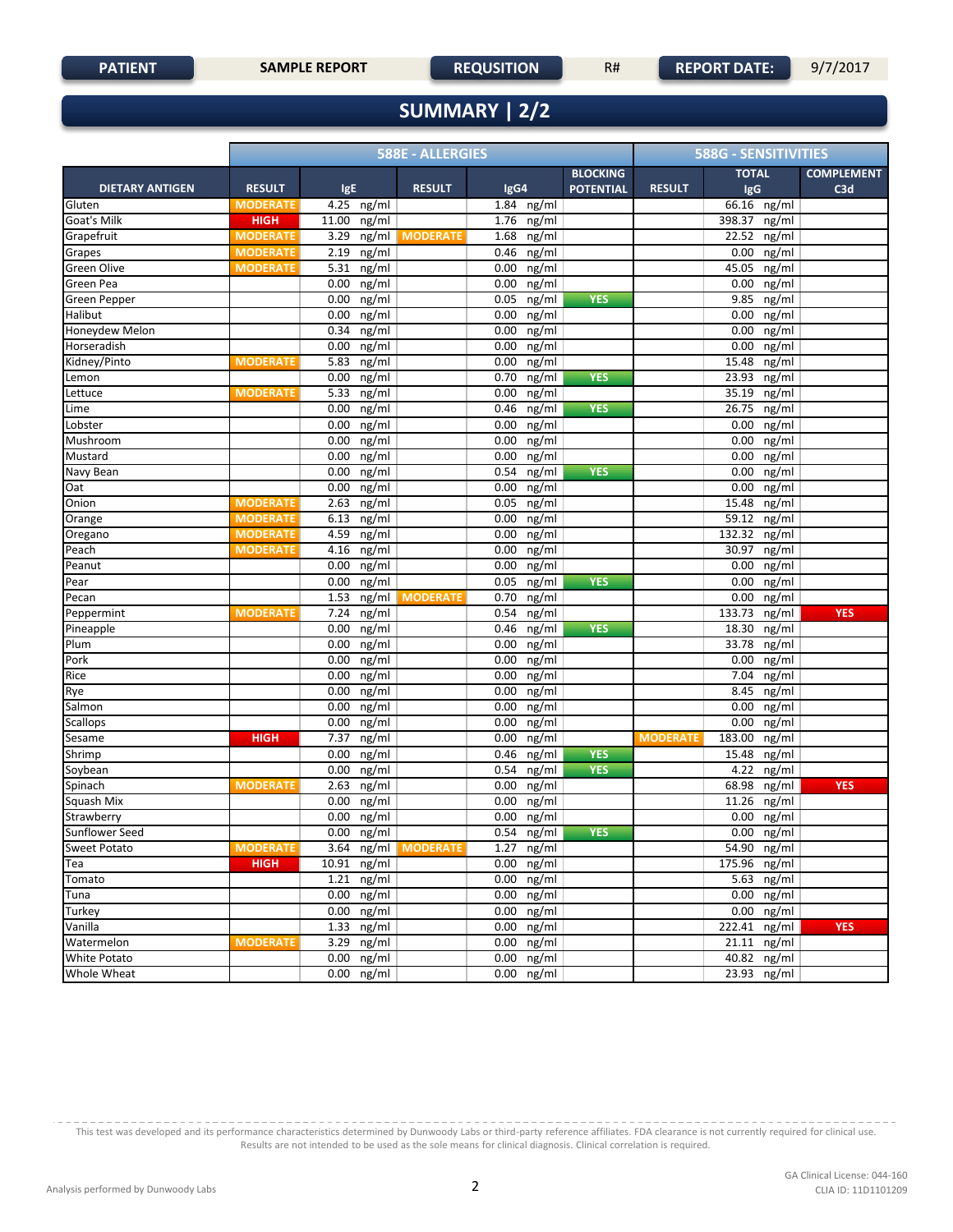#### **LESS RESTRICTIVE DIET**

Our Dietary Antigen Test is designed to show which commonly ingested foods are causing a response within your immune system. Foods with a moderate or high reaction are recommended to be reduced or eliminated from your diet. Please work with your practitioner to determine the best plan of treatment based on your individual responses.

High IgE reactions be eliminated from your diet. High IgG4 reactions should be eliminated as well. At high levels, IgG4 has gone beyond blocking potential and can now drive inflammation, conditions and diseases in the body. High IgG reactions with or without complement activation, should be eliminated from the diet. Anytime C3d is present the reaction will be worse. Moderate IgG reactions with complement activation should also be removed.

We understand that different patients have different needs, therefore we provide the **More Restrictive Diet** on the following page to give the practitioner a more restrictive option if necessary to match their patient's needs.

| These foods produce no immune reaction within your system at this time.<br>Remove these foods entirely from your diet.<br><b>Aspergillus Mix</b><br>Almond<br>Gluten<br>Rye<br>Grapefruit<br>Salmon<br><b>Barley</b><br>Apple<br><b>Black Pepper</b><br><b>Scallops</b><br>Asparagus<br>Grapes<br><b>Green Olive</b><br><b>Brewer's Yeast</b><br>Avocado<br>Shrimp<br>Green Pea<br><b>Broccoli</b><br>Soybean<br>Banana<br>Candida<br><b>Basil</b><br>Green Pepper<br>Spinach<br>Halibut<br>Clam<br><b>Beef</b><br>Squash Mix<br><b>Cow's Milk</b><br>Blueberry<br>Honeydew Melon<br>Strawberry<br>Cabbage<br>Horseradish<br>Sunflower Seed<br><b>Goat's Milk</b><br>Kidney/Pinto<br><b>Sesame</b><br>Sweet Potato<br>Cacao<br>Tea<br>Cantaloupe<br>Lemon<br>Tomato<br>Lettuce<br>Tuna<br>Carrot<br>Lime<br>Turkey<br>Casein<br>Vanilla<br>Celery<br>Lobster<br>Cherry<br>Mushroom<br>Watermelon<br>Chicken<br>Mustard<br>White Potato<br>Navy Bean<br>Whole Wheat<br>Cinnamon<br>Oat<br>Coconut<br>Codfish<br>Onion<br>Coffee<br>Orange<br>Corn<br>Oregano<br>Peach<br>Cottonseed<br>Crab<br>Peanut<br>Cucumber<br>Pear<br><b>Dill Seed</b><br>Pecan<br>Egg Albumin<br>Peppermint<br>Egg Yolk<br>Pineapple<br>English Walnut<br>Plum<br>Flounder<br>Pork<br>Garlic<br>Rice | <b>NO LIMITATION</b> | <b>ELIMINATE</b> |
|-----------------------------------------------------------------------------------------------------------------------------------------------------------------------------------------------------------------------------------------------------------------------------------------------------------------------------------------------------------------------------------------------------------------------------------------------------------------------------------------------------------------------------------------------------------------------------------------------------------------------------------------------------------------------------------------------------------------------------------------------------------------------------------------------------------------------------------------------------------------------------------------------------------------------------------------------------------------------------------------------------------------------------------------------------------------------------------------------------------------------------------------------------------------------------------------------------------------------------------------------------------------------------|----------------------|------------------|
|                                                                                                                                                                                                                                                                                                                                                                                                                                                                                                                                                                                                                                                                                                                                                                                                                                                                                                                                                                                                                                                                                                                                                                                                                                                                             |                      |                  |
|                                                                                                                                                                                                                                                                                                                                                                                                                                                                                                                                                                                                                                                                                                                                                                                                                                                                                                                                                                                                                                                                                                                                                                                                                                                                             |                      |                  |
|                                                                                                                                                                                                                                                                                                                                                                                                                                                                                                                                                                                                                                                                                                                                                                                                                                                                                                                                                                                                                                                                                                                                                                                                                                                                             |                      |                  |
|                                                                                                                                                                                                                                                                                                                                                                                                                                                                                                                                                                                                                                                                                                                                                                                                                                                                                                                                                                                                                                                                                                                                                                                                                                                                             |                      |                  |
|                                                                                                                                                                                                                                                                                                                                                                                                                                                                                                                                                                                                                                                                                                                                                                                                                                                                                                                                                                                                                                                                                                                                                                                                                                                                             |                      |                  |
|                                                                                                                                                                                                                                                                                                                                                                                                                                                                                                                                                                                                                                                                                                                                                                                                                                                                                                                                                                                                                                                                                                                                                                                                                                                                             |                      |                  |
|                                                                                                                                                                                                                                                                                                                                                                                                                                                                                                                                                                                                                                                                                                                                                                                                                                                                                                                                                                                                                                                                                                                                                                                                                                                                             |                      |                  |
|                                                                                                                                                                                                                                                                                                                                                                                                                                                                                                                                                                                                                                                                                                                                                                                                                                                                                                                                                                                                                                                                                                                                                                                                                                                                             |                      |                  |
|                                                                                                                                                                                                                                                                                                                                                                                                                                                                                                                                                                                                                                                                                                                                                                                                                                                                                                                                                                                                                                                                                                                                                                                                                                                                             |                      |                  |
|                                                                                                                                                                                                                                                                                                                                                                                                                                                                                                                                                                                                                                                                                                                                                                                                                                                                                                                                                                                                                                                                                                                                                                                                                                                                             |                      |                  |
|                                                                                                                                                                                                                                                                                                                                                                                                                                                                                                                                                                                                                                                                                                                                                                                                                                                                                                                                                                                                                                                                                                                                                                                                                                                                             |                      |                  |
|                                                                                                                                                                                                                                                                                                                                                                                                                                                                                                                                                                                                                                                                                                                                                                                                                                                                                                                                                                                                                                                                                                                                                                                                                                                                             |                      |                  |
|                                                                                                                                                                                                                                                                                                                                                                                                                                                                                                                                                                                                                                                                                                                                                                                                                                                                                                                                                                                                                                                                                                                                                                                                                                                                             |                      |                  |
|                                                                                                                                                                                                                                                                                                                                                                                                                                                                                                                                                                                                                                                                                                                                                                                                                                                                                                                                                                                                                                                                                                                                                                                                                                                                             |                      |                  |
|                                                                                                                                                                                                                                                                                                                                                                                                                                                                                                                                                                                                                                                                                                                                                                                                                                                                                                                                                                                                                                                                                                                                                                                                                                                                             |                      |                  |
|                                                                                                                                                                                                                                                                                                                                                                                                                                                                                                                                                                                                                                                                                                                                                                                                                                                                                                                                                                                                                                                                                                                                                                                                                                                                             |                      |                  |
|                                                                                                                                                                                                                                                                                                                                                                                                                                                                                                                                                                                                                                                                                                                                                                                                                                                                                                                                                                                                                                                                                                                                                                                                                                                                             |                      |                  |
|                                                                                                                                                                                                                                                                                                                                                                                                                                                                                                                                                                                                                                                                                                                                                                                                                                                                                                                                                                                                                                                                                                                                                                                                                                                                             |                      |                  |
|                                                                                                                                                                                                                                                                                                                                                                                                                                                                                                                                                                                                                                                                                                                                                                                                                                                                                                                                                                                                                                                                                                                                                                                                                                                                             |                      |                  |
|                                                                                                                                                                                                                                                                                                                                                                                                                                                                                                                                                                                                                                                                                                                                                                                                                                                                                                                                                                                                                                                                                                                                                                                                                                                                             |                      |                  |
|                                                                                                                                                                                                                                                                                                                                                                                                                                                                                                                                                                                                                                                                                                                                                                                                                                                                                                                                                                                                                                                                                                                                                                                                                                                                             |                      |                  |
|                                                                                                                                                                                                                                                                                                                                                                                                                                                                                                                                                                                                                                                                                                                                                                                                                                                                                                                                                                                                                                                                                                                                                                                                                                                                             |                      |                  |
|                                                                                                                                                                                                                                                                                                                                                                                                                                                                                                                                                                                                                                                                                                                                                                                                                                                                                                                                                                                                                                                                                                                                                                                                                                                                             |                      |                  |
|                                                                                                                                                                                                                                                                                                                                                                                                                                                                                                                                                                                                                                                                                                                                                                                                                                                                                                                                                                                                                                                                                                                                                                                                                                                                             |                      |                  |
|                                                                                                                                                                                                                                                                                                                                                                                                                                                                                                                                                                                                                                                                                                                                                                                                                                                                                                                                                                                                                                                                                                                                                                                                                                                                             |                      |                  |
|                                                                                                                                                                                                                                                                                                                                                                                                                                                                                                                                                                                                                                                                                                                                                                                                                                                                                                                                                                                                                                                                                                                                                                                                                                                                             |                      |                  |
|                                                                                                                                                                                                                                                                                                                                                                                                                                                                                                                                                                                                                                                                                                                                                                                                                                                                                                                                                                                                                                                                                                                                                                                                                                                                             |                      |                  |
|                                                                                                                                                                                                                                                                                                                                                                                                                                                                                                                                                                                                                                                                                                                                                                                                                                                                                                                                                                                                                                                                                                                                                                                                                                                                             |                      |                  |
|                                                                                                                                                                                                                                                                                                                                                                                                                                                                                                                                                                                                                                                                                                                                                                                                                                                                                                                                                                                                                                                                                                                                                                                                                                                                             |                      |                  |
|                                                                                                                                                                                                                                                                                                                                                                                                                                                                                                                                                                                                                                                                                                                                                                                                                                                                                                                                                                                                                                                                                                                                                                                                                                                                             |                      |                  |
|                                                                                                                                                                                                                                                                                                                                                                                                                                                                                                                                                                                                                                                                                                                                                                                                                                                                                                                                                                                                                                                                                                                                                                                                                                                                             |                      |                  |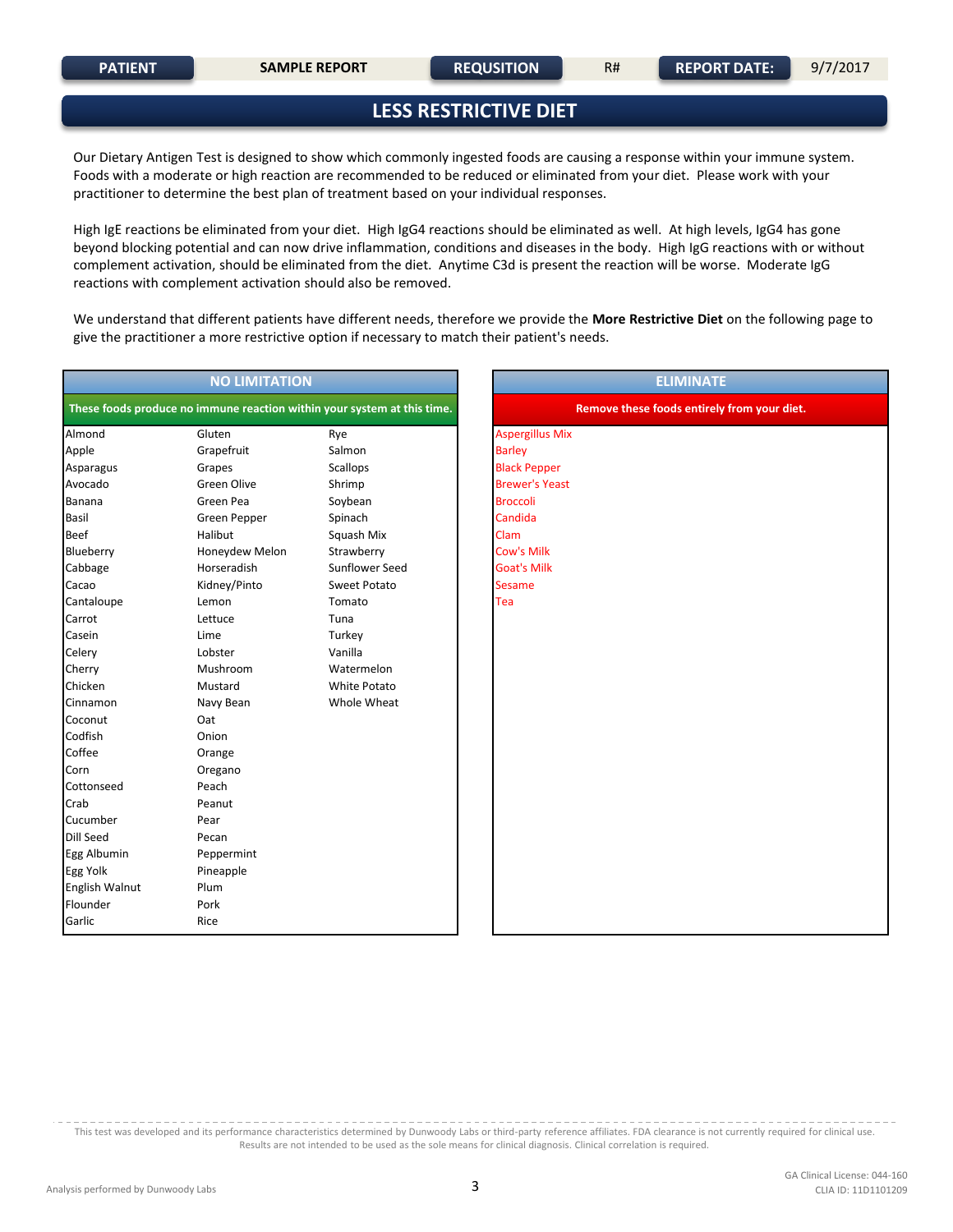#### **MORE RESTRICTIVE DIET**

We provide the diet found on this page as an alternative option with higher restrictive dietary recommendations where all moderate and high reactions are removed completely. This diet also introduces a **Rotate** category.

Low IgG reactions with complement are recommended to be rotated every 72 hours or to be reduced in amount of overall intake. While not all foods with complement are removed, a clinician may consider taking out anything that has complement present to further reduce reactions.

|                     | <b>NO LIMITATION</b>                                                       | <b>ROTATE</b>                                                                                          | <b>ELIMINATE</b>                            |
|---------------------|----------------------------------------------------------------------------|--------------------------------------------------------------------------------------------------------|---------------------------------------------|
|                     | These foods produce no immune reaction within<br>your system at this time. | These foods should be rotated out of your diet<br>for a period of 72 hrs or reduced in overall intake. | Remove these foods entirely from your diet. |
| Almond              | Squash Mix                                                                 | Egg Yolk                                                                                               | Apple                                       |
| Avocado             | Strawberry                                                                 | Vanilla                                                                                                | <b>Asparagus</b>                            |
| Banana              | Sunflower Seed                                                             |                                                                                                        | <b>Aspergillus Mix</b>                      |
| Beef                | Tomato                                                                     |                                                                                                        | <b>Barley</b>                               |
| Blueberry           | Tuna                                                                       |                                                                                                        | <b>Basil</b>                                |
| Cantaloupe          | Turkey                                                                     |                                                                                                        | <b>Black Pepper</b>                         |
| Carrot              | White Potato                                                               |                                                                                                        | <b>Brewer's Yeast</b>                       |
| Celery              | Whole Wheat                                                                |                                                                                                        | <b>Broccoli</b>                             |
| Cherry              |                                                                            |                                                                                                        | Cabbage                                     |
| Chicken             |                                                                            |                                                                                                        | Cacao                                       |
| Cinnamon            |                                                                            |                                                                                                        | Candida                                     |
| Coconut             |                                                                            |                                                                                                        | Casein                                      |
| Codfish             |                                                                            |                                                                                                        | Clam                                        |
| Corn                |                                                                            |                                                                                                        | Coffee                                      |
| Cottonseed          |                                                                            |                                                                                                        | <b>Cow's Milk</b>                           |
| Crab                |                                                                            |                                                                                                        | <b>Dill Seed</b>                            |
| Cucumber            |                                                                            |                                                                                                        | Gluten                                      |
| Egg Albumin         |                                                                            |                                                                                                        | <b>Goat's Milk</b>                          |
| English Walnut      |                                                                            |                                                                                                        | Grapefruit                                  |
| Flounder            |                                                                            |                                                                                                        | <b>Grapes</b>                               |
| Garlic              |                                                                            |                                                                                                        | <b>Green Olive</b>                          |
| Green Pea           |                                                                            |                                                                                                        | Kidney/Pinto                                |
| <b>Green Pepper</b> |                                                                            |                                                                                                        | Lettuce                                     |
| Halibut             |                                                                            |                                                                                                        | Onion                                       |
| Honeydew Melon      |                                                                            |                                                                                                        | Orange                                      |
| Horseradish         |                                                                            |                                                                                                        | Oregano                                     |
| Lemon               |                                                                            |                                                                                                        | Peach                                       |
| Lime                |                                                                            |                                                                                                        | Pecan                                       |
| Lobster             |                                                                            |                                                                                                        | Peppermint                                  |
| Mushroom            |                                                                            |                                                                                                        | <b>Sesame</b>                               |
| Mustard             |                                                                            |                                                                                                        | Spinach                                     |
| Navy Bean           |                                                                            |                                                                                                        | <b>Sweet Potato</b>                         |
| Oat                 |                                                                            |                                                                                                        | Tea                                         |
| Peanut              |                                                                            |                                                                                                        | Watermelon                                  |
| Pear                |                                                                            |                                                                                                        |                                             |
| Pineapple           |                                                                            |                                                                                                        |                                             |
| Plum                |                                                                            |                                                                                                        |                                             |
| Pork                |                                                                            |                                                                                                        |                                             |
| Rice                |                                                                            |                                                                                                        |                                             |
| Rye                 |                                                                            |                                                                                                        |                                             |
| Salmon              |                                                                            |                                                                                                        |                                             |
| <b>Scallops</b>     |                                                                            |                                                                                                        |                                             |
| Shrimp              |                                                                            |                                                                                                        |                                             |
| Soybean             |                                                                            |                                                                                                        |                                             |
|                     |                                                                            |                                                                                                        |                                             |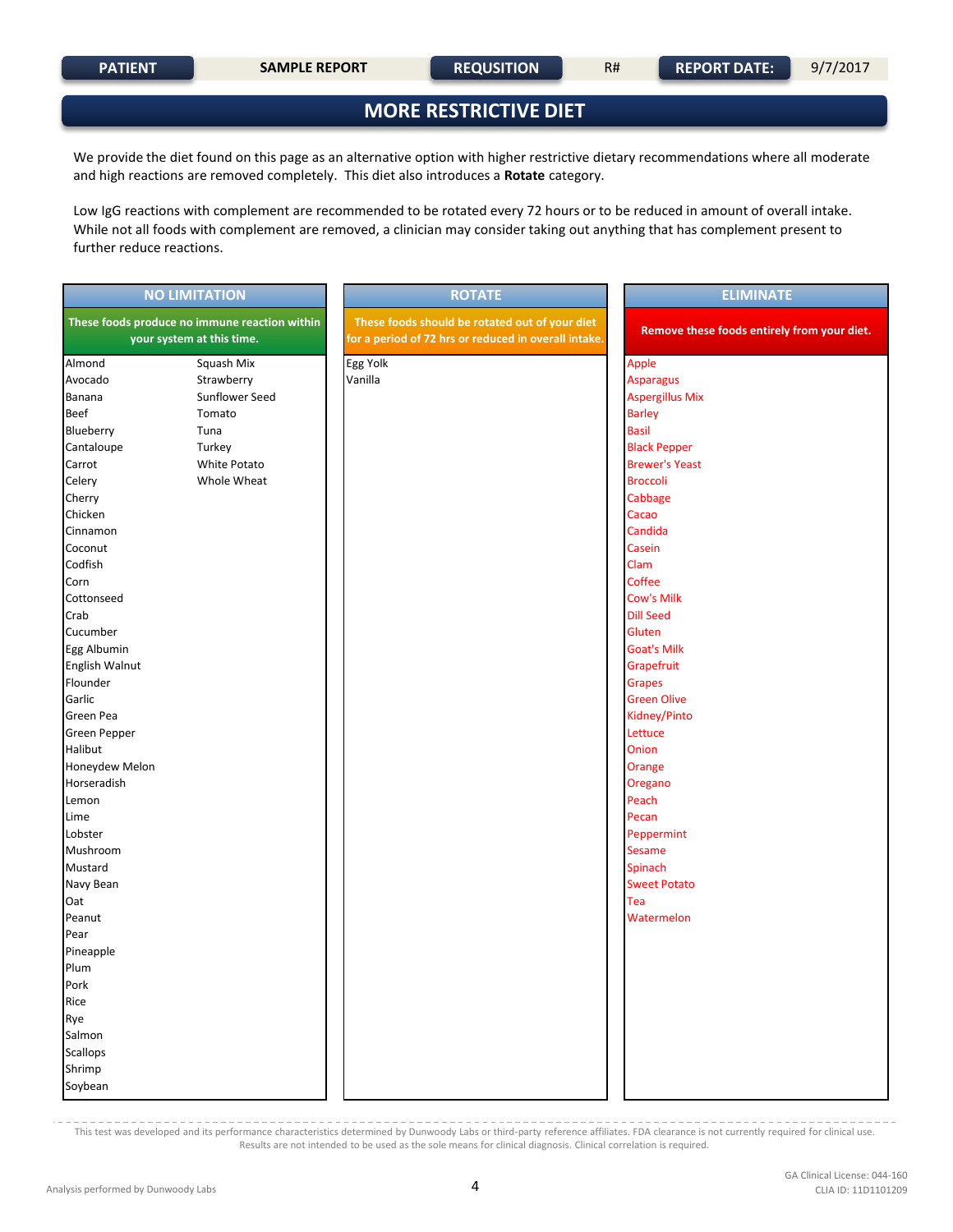# unwood

## **588E** Dietary Antigen-Specific IgE & IgG4

**9 Dunwoody Park, Suite 121 Dunwoody, GA 30338 P: 678-736-6374 F: 770-674-1701 Email: info@dunwoodylabs.com www.dunwoodylabs.com**

> SAMPLE ID: Sample # DOB: -

SAMPLE DATE: -

#### Dunwoody Labs is an innovator of testing solutions that assist in the diagnosis and management of conditions.

#### **PATIENT INFO CLINIC INFO**

REPORT DATE: 9/7/2017 FAX: -NAME: **SAMPLE REPORT DUNWOODY LABS** REQUISITION ID: R# ADDRESS: 9 DUNWOODY PARK SUITE 121 DUNWOODY, GA 30338 RECEIVE DATE: - PHONE: - PHONE: -

#### **588E - Dietary Antigen Testing | 1/4**

|                                  | <b>IgE</b>      | IgG4       | <b>Meats, Dairy</b>                    |
|----------------------------------|-----------------|------------|----------------------------------------|
| <b>Meats, Dairy</b>              | <b>MODERATE</b> | LOW        | HIGH<br>Vegetables<br>Poultry          |
| <b>Poultry</b>                   | <b>LOW</b>      | <b>LOW</b> | <b>MODERATE</b>                        |
| Legumes, Beans                   | <b>LOW</b>      | LOW        | <b>Fruits</b><br>Legumes, Beans<br>LOW |
| <b>Fungi</b>                     | <b>HIGH</b>     | LOW        |                                        |
| <b>Fish</b>                      | <b>LOW</b>      | <b>LOW</b> |                                        |
| <b>Shellfish</b>                 | <b>LOW</b>      | LOW        | Seeds, Nuts<br>Fungi                   |
| <b>Herbs, Spices, Seasonings</b> | <b>MODERATE</b> | LOW        |                                        |
| <b>Grains, Grasses</b>           | <b>LOW</b>      | LOW        | <b>Grains, Grasses</b><br>Fish         |
| Seeds, Nuts                      | <b>MODERATE</b> | LOW        | Shellfish<br>Herbs, Spices, Seasonings |
| <b>Fruits</b>                    | <b>LOW</b>      | <b>LOW</b> | <b>NgG4</b><br>lgE <sub>4</sub>        |
| <b>Vegetables</b>                | <b>MODERATE</b> | <b>LOW</b> | <b>Blocking</b><br>Potential           |

#### **Dietary Antigen Exposure by Food Group**

#### **Dietary Antigen Exposure by Food Group**

In this test, a human serum sample is probed for the presence of IgE and IgG4 antibodies which have an exact affinity for specific dietary allergens. Dietary allergens are clustered by the food groups shown in the table and graph above. The quantitative summation of the IgE and IgG4 results within the offending food groups are expressed graphically. The exclusion of the offending food group(s) from the diet has been shown to reduce the severity of symptoms associated with food allergies.

#### **Blocking Potential**

In high levels, IgG4 antibodies alone can trigger an immune response within the body. However, data is available that provides support for the notion that IgG4 can serve another specific function of controlling antigen recognition by IgE and consequently regulating anaphylatic reactions and IgE-mediated immunity. IgG4 can act as a blocking agent by preventing IgE from binding to targeted receptor sites and releasing histamine. We refer to this as the blocking potential.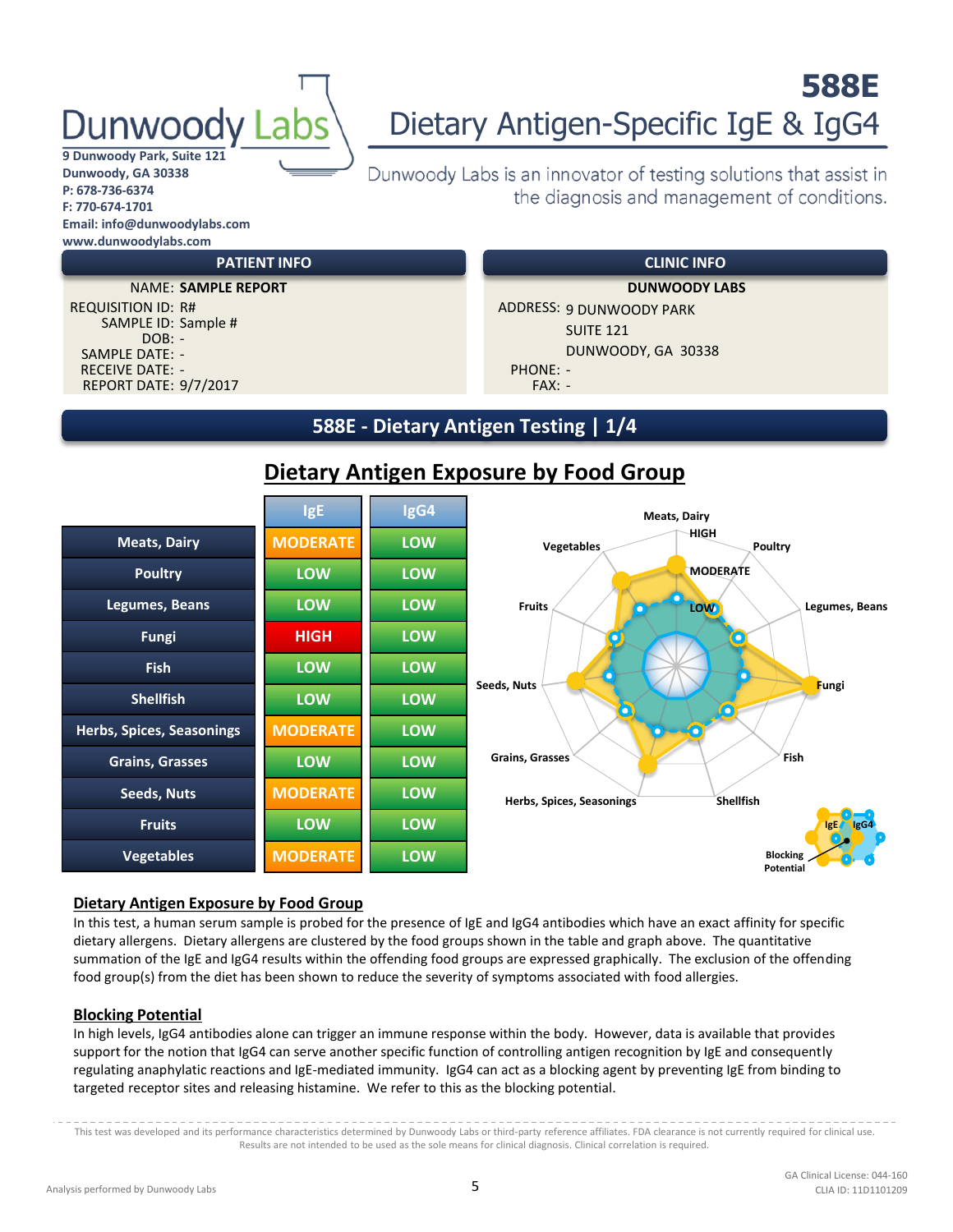#### **588E - Dietary Antigen Testing | 2/4**

#### **Understanding the Key**

It is important to understand how reactive your patient is to a given food. If the patient had a high reaction, they are considered in the top 2.5% in terms of reactions; moderate reactions represent the next 2.5%. This means that moderate or severe reactions represent the top 5% of reactivity. A low reaction represents a broader population of reactivity at 20%. Therefore low, moderate, and high reactions combined represent 25% of the most reactive patients.

#### **IgE**

The IgE antibody response is the most commonly known food allergy response. This response usually occurs immediately and can create severe symptoms such as swelling, hives, itching, and - in some cases - anaphylaxis. Even though IgE reactions are immediate, the allergic potential of food-based allergens can remain in your system 1-2 days after ingestion, extending the presence of symptoms during this duration. IgE reactions can be permanent or they may improve with the elimination diet and gut treatment. IgE reactions stimulate the release of histamine in the body.

#### **IgG4**

IgG4, which is a subclass of IgG, is a distinct antibody in the immune system. IgG4 total antibody is important in relation to IgE because this antibody acts as a blocking agent for an IgE reaction. When the IgG4 reaction is greater than the IgE reaction for a particular antigen, IgG4 blocks the IgE antibodies from binding to the receptor sites and releasing histamine, thereby reducing severity of the symptoms associated with the IgE reaction. This is referred to as the blocking potential. IgG4 carries its own clinical relevance in high levels and may mediate several conditions and diseases.

#### **Patient Results**

| <b>ANTIGEN</b>         | <b>RESULT</b>   | <b>IgE</b>     | <b>REF. RANGE</b>               | <b>ANTIGEN</b>        | <b>RESULT</b>   | IgG4                       | <b>REF. RANGE</b>    | <b>BLOCKING</b><br><b>POTENTIAL</b> |
|------------------------|-----------------|----------------|---------------------------------|-----------------------|-----------------|----------------------------|----------------------|-------------------------------------|
| <b>MEATS, DAIRY</b>    |                 |                |                                 | <b>MEATS, DAIRY</b>   |                 |                            |                      |                                     |
| <b>Beef</b>            |                 | $0.00$ ng/ml   | $0.00 - 41.47$ ng/ml            | <b>Beef</b>           |                 | 0.00<br>$ng/\overline{ml}$ | $0.00 - 5.5$ ng/ml   |                                     |
| Casein                 | <b>MODERATE</b> | ng/ml<br>5.41  | $0.00 - 41.47$ ng/ml            | Casein                |                 | 0.00<br>ng/ml              | $0.00 - 131.9$ ng/ml |                                     |
| Cow's Milk             | <b>HIGH</b>     | 13.46 ng/ml    | $0.00 - 41.47$ ng/ml            | Cow's Milk            |                 | ng/ml<br>2.09              | $0.00 - 151$ ng/ml   |                                     |
| Goat's Milk            | <b>HIGH</b>     | 11.00<br>ng/ml | $0.00 - 41.47$ ng/ml            | Goat's Milk           |                 | 1.76<br>ng/ml              | 0.00 - 117.8 ng/ml   |                                     |
| Pork                   |                 | 0.00<br>ng/ml  | $0.00 - 41.47$ ng/ml            | Pork                  |                 | 0.00<br>ng/ml              | $0.00 - 4.92$ ng/ml  |                                     |
| <b>POULTRY</b>         |                 |                |                                 | <b>POULTRY</b>        |                 |                            |                      |                                     |
| Chicken                |                 | 0.00<br>ng/ml  | $0.00 - 41.47$ ng/ml            | Chicken               |                 | 0.00<br>ng/ml              | $0.00 - 7.26$ ng/ml  |                                     |
| Egg Albumin            |                 | 0.00<br>ng/ml  | $0.00 - 41.47$ ng/ml            | Egg Albumin           |                 | 0.00<br>ng/ml              | $0.00 - 137$ ng/ml   |                                     |
| Egg Yolk               |                 | 0.00<br>ng/ml  | $0.00 - 41.47$ ng/ml            | Egg Yolk              |                 | 0.00<br>ng/ml              | $0.00 - 68.9$ ng/ml  |                                     |
| Turkey                 |                 | 0.00<br>ng/ml  | $0.00 - 41.47$ ng/ml            | Turkey                |                 | 0.00<br>ng/ml              | $0.00 - 4.32$ ng/ml  |                                     |
| <b>LEGUMES, BEANS</b>  |                 |                |                                 | <b>LEGUMES, BEANS</b> |                 |                            |                      |                                     |
| Green Pea              |                 | $0.00$ ng/ml   | $0.00 - 41.47$ ng/ml            | Green Pea             |                 | 0.00<br>ng/ml              | $0.00 - 6.52$ ng/ml  |                                     |
| Kidney/Pinto           | <b>MODERATE</b> | 5.83 ng/ml     | $0.00 - 41.47$ ng/ml            | Kidney/Pinto          |                 | ng/ml<br>0.00              | $0.00 - 17.1$ ng/ml  |                                     |
| Navy Bean              |                 | 0.00<br>ng/ml  | $0.00 - 41.47$ ng/ml            | Navy Bean             |                 | 0.54<br>ng/ml              | $0.00 - 19.84$ ng/ml | <b>YES</b>                          |
| Peanut                 |                 | ng/ml<br>0.00  | $0.00 - 41.47$ ng/ml            | Peanut                |                 | 0.00<br>ng/ml              | $0.00 - 60.77$ ng/ml |                                     |
| Soybean                |                 | $0.00$ ng/ml   | $0.00 - 41.47$ ng/ml            | Soybean               |                 | $0.54$ ng/ml               | $0.00 - 15.22$ ng/ml | <b>YES</b>                          |
| <b>FUNGI</b>           |                 |                |                                 | <b>FUNGI</b>          |                 |                            |                      |                                     |
| <b>Aspergillus Mix</b> | <b>HIGH</b>     | 36.09 ng/ml    | $0.00 - 41.47$ ng/ml            | Aspergillus Mix       |                 | $0.00$ ng/ml               | $0.00 - 11$ ng/ml    |                                     |
| <b>Brewer's Yeast</b>  | <b>HIGH</b>     | $17.92$ ng/ml  | $0.00 - 41.47$ ng/ml            | Brewer's Yeast        |                 | 0.00<br>ng/ml              | $0.00 - 7.09$ ng/ml  |                                     |
| Candida                | <b>HIGH</b>     | 18.00<br>ng/ml | $0.00 - 41.47$ ng/ml            | Candida               | <b>MODERATE</b> | 0.62<br>ng/ml              | $0.00 - 10.2$ ng/ml  |                                     |
| Mushroom               |                 | ng/ml<br>0.00  | $0.00 - 41.47$ ng/ml            | Mushroom              |                 | ng/ml<br>0.00              | $0.00 - 18.08$ ng/ml |                                     |
| <b>FISH</b>            |                 |                |                                 | <b>FISH</b>           |                 |                            |                      |                                     |
| Codfish                |                 | 0.00<br>ng/ml  | $0.00 - 41.47$ ng/ml            | Codfish               |                 | ng/ml<br>0.05              | $0.00 - 9.72$ ng/ml  | <b>YES</b>                          |
| Flounder               |                 | ng/ml<br>0.00  | $0.00 - 41.47$ ng/ml            | Flounder              |                 | ng/ml<br>0.00              | $0.00 - 19.1$ ng/ml  |                                     |
| Halibut                |                 | 0.00<br>ng/ml  | $0.00 - 41.47$ ng/ml            | Halibut               |                 | ng/ml<br>0.00              | $0.00 - 16$ ng/ml    |                                     |
| Salmon                 |                 | 0.00<br>ng/ml  | $0.00 - 41.47$ ng/ml            | Salmon                |                 | 0.00<br>ng/ml              | $0.00 - 6.93$ ng/ml  |                                     |
| Tuna                   |                 | 0.00<br>ng/ml  | $0.00 - 41.47$ ng/ml            | Tuna                  |                 | 0.00<br>ng/ml              | $0.00 - 5.47$ ng/ml  |                                     |
| <b>SHELLFISH</b>       |                 |                |                                 | <b>SHELLFISH</b>      |                 |                            |                      |                                     |
| Clam                   | <b>HIGH</b>     | 26.63 ng/ml    | $0.00 - 41.47$ ng/ml            | Clam                  |                 | $3.14$ ng/ml               | 0.00 - 18.07 ng/ml   |                                     |
| Crab                   |                 | 0.00<br>ng/ml  | $0.00 - 41.47$ ng/ml            | Crab                  |                 | 0.00<br>ng/ml              | $0.00 - 13.5$ ng/ml  |                                     |
| Lobster                |                 | 0.00<br>ng/ml  | $0.00 - 41.47$ ng/ml            | Lobster               |                 | 0.00<br>ng/ml              | $0.00 - 10.78$ ng/ml |                                     |
| <b>Scallops</b>        |                 | 0.00<br>ng/ml  | $0.00 - 41.47$ ng/ml            | <b>Scallops</b>       |                 | 0.00<br>ng/ml              | $0.00 - 4.71$ ng/ml  |                                     |
| Shrimp                 |                 | $0.00$ ng/ml   | $\overline{0.00}$ - 41.47 ng/ml | Shrimp                |                 | $0.46$ ng/ml               | $0.00 - 8.95$ ng/ml  | <b>YES</b>                          |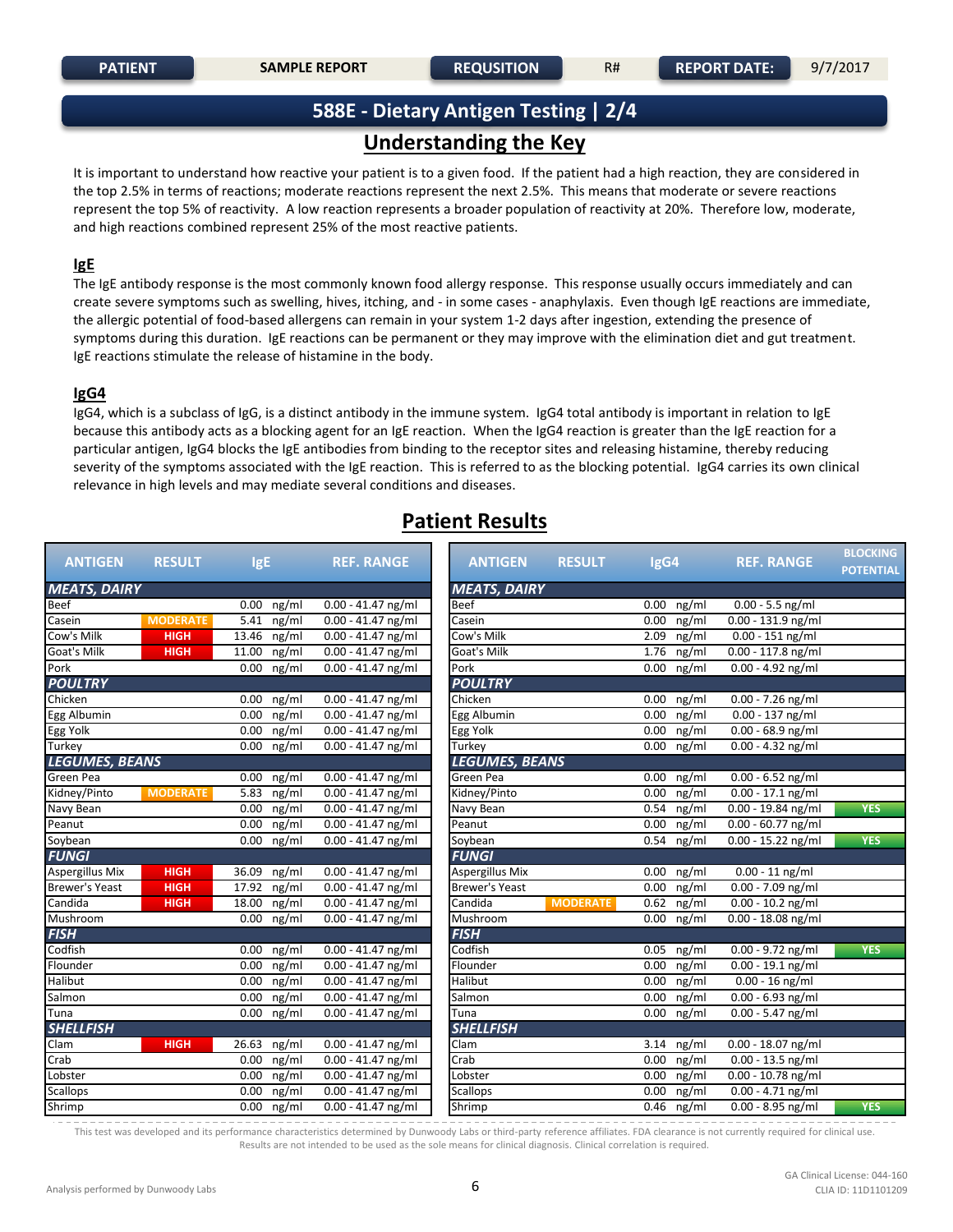**588E - Dietary Antigen Testing | 3/4**

## **Patient Results**

| <b>ANTIGEN</b>                   | <b>RESULT</b>   | <b>IgE</b>                     | <b>REF. RANGE</b>                          | <b>ANTIGEN</b>         | <b>RESULT</b>                    | IgG4                   | <b>REF. RANGE</b>                           | <b>BLOCKING</b><br><b>POTENTIAL</b> |
|----------------------------------|-----------------|--------------------------------|--------------------------------------------|------------------------|----------------------------------|------------------------|---------------------------------------------|-------------------------------------|
| <b>HERBS, SPICES, SEASONINGS</b> |                 |                                |                                            |                        | <b>HERBS, SPICES, SEASONINGS</b> |                        |                                             |                                     |
| Basil                            | <b>MODERATE</b> | 5.90<br>ng/ml                  | $0.00 - 41.47$ ng/ml                       | Basil                  |                                  | 0.14<br>ng/ml          | $0.00 - 19.2$ ng/ml                         |                                     |
| <b>Black Pepper</b>              | <b>HIGH</b>     | 8.69<br>ng/ml                  | $0.00 - 41.47$ ng/ml                       | <b>Black Pepper</b>    |                                  | 0.00<br>ng/ml          | $0.00 - 16.19$ ng/ml                        |                                     |
| Cinnamon                         |                 | 0.00<br>ng/ml                  | $0.00 - 41.47$ ng/ml                       | Cinnamon               |                                  | 0.00<br>ng/ml          | $0.00 - 16.08$ ng/ml                        |                                     |
| Dill Seed                        | <b>MODERATE</b> | ng/ml<br>3.50                  | $0.00 - 41.47$ ng/ml                       | Dill Seed              |                                  | ng/ml<br>0.00          | $0.00 - 15.25$ ng/ml                        |                                     |
| Garlic                           |                 | 0.00<br>ng/ml                  | $0.00 - 41.47$ ng/ml                       | Garlic                 |                                  | 0.00<br>ng/ml          | $0.00 - 12.9$ ng/ml                         |                                     |
| Mustard                          |                 | 0.00<br>ng/ml                  | $0.00 - 41.47$ ng/ml                       | Mustard                |                                  | 0.00<br>ng/ml          | $0.00 - 14$ ng/ml                           |                                     |
| Oregano                          | <b>MODERATE</b> | 4.59<br>ng/ml                  | $0.00 - 41.47$ ng/ml                       | Oregano                |                                  | 0.00<br>ng/ml          | 0.00 - 11.91 ng/ml                          |                                     |
| Peppermint                       | <b>MODERATE</b> | 7.24<br>ng/ml                  | 0.00 - 41.47 ng/ml                         | Peppermint             |                                  | 0.54<br>ng/ml          | 0.00 - 9.34 ng/ml                           |                                     |
| Vanilla                          |                 | 1.33 ng/ml                     | $0.00 - 41.47$ ng/ml                       | Vanilla                |                                  | 0.00<br>ng/ml          | $0.00 - 5.56$ ng/ml                         |                                     |
| <b>GRAINS, GRASSES</b>           |                 |                                |                                            | <b>GRAINS, GRASSES</b> |                                  |                        |                                             |                                     |
| Barley                           |                 | 0.66 ng/ml                     | $0.00 - 41.47$ ng/ml                       | <b>Barley</b>          | <b>MODERATE</b>                  | 2.82<br>ng/ml          | 0.00 - 20.4 ng/ml                           | <b>YES</b>                          |
| Corn                             |                 | ng/ml<br>0.00                  | $0.00 - 41.47$ ng/ml                       | Corn                   |                                  | 0.00<br>ng/ml          | $0.00 - 9.05$ ng/ml                         |                                     |
| Gluten                           | <b>MODERATE</b> | 4.25<br>ng/ml                  | $0.00 - 41.47$ ng/ml                       | Gluten                 |                                  | 1.84<br>ng/ml          | $0.00 - 133.8$ ng/ml                        |                                     |
| Oat                              |                 | 0.00<br>ng/ml                  | $0.00 - 41.47$ ng/ml                       | Oat                    |                                  | 0.00<br>ng/ml          | $0.00 - 7.8$ ng/ml                          |                                     |
| Rice                             |                 | 0.00<br>ng/ml                  | $0.00 - 41.47$ ng/ml                       | Rice                   |                                  | 0.00<br>ng/ml          | $0.00 - 7.72$ ng/ml                         |                                     |
| Rye                              |                 | ng/ml<br>0.00                  | $0.00 - 41.47$ ng/ml                       | Rye                    |                                  | 0.00<br>ng/ml          | $0.00 - 5.44$ ng/ml                         |                                     |
| Whole Wheat                      |                 | 0.00<br>ng/ml                  | $0.00 - 41.47$ ng/ml                       | Whole Wheat            |                                  | 0.00<br>ng/ml          | $0.00 - 9.88$ ng/ml                         |                                     |
| <b>SEEDS, NUTS</b>               |                 |                                |                                            | <b>SEEDS, NUTS</b>     |                                  |                        |                                             |                                     |
| Almond                           |                 | $0.00$ ng/ml                   | $0.00 - 41.47$ ng/ml                       | Almond                 |                                  | 0.00<br>ng/ml          | $0.00 - 75$ ng/ml                           |                                     |
| Cacao                            | <b>MODERATE</b> | 5.95<br>ng/ml                  | $0.00 - 41.47$ ng/ml                       | Cacao                  |                                  | 0.00<br>ng/ml          | 0.00 - 15.8 ng/ml                           |                                     |
| Coffee                           | <b>MODERATE</b> | 3.04<br>ng/ml                  | $0.00 - 41.47$ ng/ml                       | Coffee                 |                                  | 0.00<br>ng/ml          | $0.00 - 11.87$ ng/ml                        |                                     |
| Cottonseed                       |                 | ng/ml<br>0.00                  | $0.00 - 41.47$ ng/ml                       | Cottonseed             |                                  | ng/ml<br>0.00          | $0.00 - 14.16$ ng/ml                        |                                     |
| English Walnut                   |                 | 0.00<br>ng/ml                  | $0.00 - 41.47$ ng/ml                       | English Walnut         |                                  | 0.00<br>ng/ml          | $0.00 - 20.9$ ng/ml                         |                                     |
| Pecan                            |                 | 1.53<br>ng/ml                  | $0.00 - 41.47$ ng/ml                       | Pecan                  | <b>MODERATE</b>                  | 0.70<br>ng/ml          | $0.00 - 9.04$ ng/ml                         |                                     |
| Sesame                           | <b>HIGH</b>     | 7.37<br>ng/ml                  | $0.00 - 41.47$ ng/ml                       | Sesame                 |                                  | 0.00<br>ng/ml          | $0.00 - 4.11$ ng/ml                         |                                     |
| Sunflower Seed                   |                 | 0.00<br>ng/ml                  | $0.00 - 41.47$ ng/ml                       | Sunflower Seed         |                                  | 0.54<br>ng/ml          | 0.00 - 11.04 ng/ml                          | <b>YES</b>                          |
| <b>FRUITS</b>                    |                 |                                |                                            | <b>FRUITS</b>          |                                  |                        |                                             |                                     |
| Apple                            | <b>MODERATE</b> | 3.50<br>ng/ml                  | $0.00 - 41.47$ ng/ml                       | Apple                  |                                  | 0.00<br>ng/ml          | $0.00 - 13.2$ ng/ml                         |                                     |
| Avocado                          |                 | ng/ml<br>0.04                  | $0.00 - 41.47$ ng/ml                       | Avocado                |                                  | 0.00<br>ng/ml          | $0.00 - 12$ ng/ml                           |                                     |
| Banana                           |                 | 0.35<br>ng/ml                  | $0.00 - 41.47$ ng/ml                       | Banana                 |                                  | 0.22<br>ng/ml          | $0.00 - 19.9$ ng/ml                         |                                     |
| Blueberry                        |                 | 1.51<br>ng/ml                  | $0.00 - 41.47$ ng/ml                       | Blueberry              |                                  | 0.00<br>ng/ml          | $0.00 - 12.1$ ng/ml                         |                                     |
| Cantaloupe                       |                 | 0.02<br>ng/ml                  | $0.00 - 41.47$ ng/ml                       | Cantaloupe             |                                  | 0.00<br>ng/ml          | $0.00 - 15.2$ ng/ml                         |                                     |
| Cherry                           |                 | 0.02<br>ng/ml                  | 0.00 - 41.47 ng/ml                         | Cherry                 |                                  | ng/ml<br>0.00          | 0.00 - 12.27 ng/ml                          |                                     |
| Coconut                          |                 | ng/ml<br>0.00                  | $0.00 - 41.47$ ng/ml                       | Coconut                |                                  | 0.00<br>ng/ml          | $0.00 - 10.87$ ng/ml                        |                                     |
| Cucumber<br>Grapefruit           | <b>MODERATE</b> | 1.31<br>ng/ml<br>3.29<br>ng/ml | $0.00 - 41.47$ ng/ml                       | Cucumber<br>Grapefruit | <b>MODERATE</b>                  | 0.00<br>ng/ml<br>1.68  | $0.00 - 7.15$ ng/ml<br>$0.00 - 41.35$ ng/ml |                                     |
| Grapes                           | <b>MODERATE</b> | ng/ml<br>2.19                  | 0.00 - 41.47 ng/ml<br>$0.00 - 41.47$ ng/ml | Grapes                 |                                  | ng/ml<br>0.46<br>ng/ml | $0.00 - 9.27$ ng/ml                         |                                     |
| Green Olive                      | <b>MODERATE</b> | 5.31<br>ng/ml                  | $0.00 - 41.47$ ng/ml                       | Green Olive            |                                  | 0.00<br>ng/ml          | $0.00 - 11$ ng/ml                           |                                     |
| Green Pepper                     |                 | 0.00<br>ng/ml                  | 0.00 - 41.47 ng/ml                         | Green Pepper           |                                  | 0.05<br>ng/ml          | $0.00 - 10.17$ ng/ml                        | <b>YES</b>                          |
| Honeydew Melon                   |                 | 0.34<br>ng/ml                  | $0.00 - 41.47$ ng/ml                       | Honeydew Melon         |                                  | 0.00<br>ng/ml          | $0.00 - 10.61$ ng/ml                        |                                     |
| Lemon                            |                 | $0.00$ ng/ml                   | $0.00 - 41.47$ ng/ml                       | Lemon                  |                                  | $0.70$ ng/ml           | $0.00 - 18.43$ ng/ml                        | <b>YES</b>                          |
| Lime                             |                 | $0.00$ ng/ml                   | $0.00 - 41.47$ ng/ml                       | Lime                   |                                  | $0.46$ ng/ml           | $0.00 - 12.53$ ng/ml                        | <b>YES</b>                          |
| Orange                           | <b>MODERATE</b> | 6.13<br>ng/ml                  | $0.00 - 41.47$ ng/ml                       | Orange                 |                                  | 0.00<br>ng/ml          | $0.00 - 8.75$ ng/ml                         |                                     |
| Peach                            | <b>MODERATE</b> | 4.16 ng/ml                     | $0.00 - 41.47$ ng/ml                       | Peach                  |                                  | $0.00$ ng/ml           | $0.00 - 12.65$ ng/ml                        |                                     |
| Pear                             |                 | $0.00$ ng/ml                   | $0.00 - 41.47$ ng/ml                       | Pear                   |                                  | $0.05$ ng/ml           | $0.00 - 15$ ng/ml                           | <b>YES</b>                          |
| Pineapple                        |                 | ng/ml<br>$0.00\,$              | $0.00 - 41.47$ ng/ml                       | Pineapple              |                                  | 0.46<br>ng/ml          | $0.00 - 4.88$ ng/ml                         | <b>YES</b>                          |
| Plum                             |                 | $0.00$ ng/ml                   | $0.00 - 41.47$ ng/ml                       | Plum                   |                                  | $0.00$ ng/ml           | $0.00 - 12.21$ ng/ml                        |                                     |
| Squash Mix                       |                 | $0.00$ ng/ml                   | $0.00 - 41.47$ ng/ml                       | Squash Mix             |                                  | $0.00$ ng/ml           | $0.00 - 4.96$ ng/ml                         |                                     |
| Strawberry                       |                 | $0.00$ ng/ml                   | $0.00 - 41.47$ ng/ml                       | Strawberry             |                                  | ng/ml<br>$0.00\,$      | $0.00 - 6.84$ ng/ml                         |                                     |
| Tomato                           |                 | 1.21<br>ng/ml                  | $0.00 - 41.47$ ng/ml                       | Tomato                 |                                  | 0.00<br>ng/ml          | $0.00 - 4.17$ ng/ml                         |                                     |
| Watermelon                       | <b>MODERATE</b> | 3.29 ng/ml                     | $0.00 - 41.47$ ng/ml                       | Watermelon             |                                  | $0.00$ ng/ml           | $0.00 - 6.36$ ng/ml                         |                                     |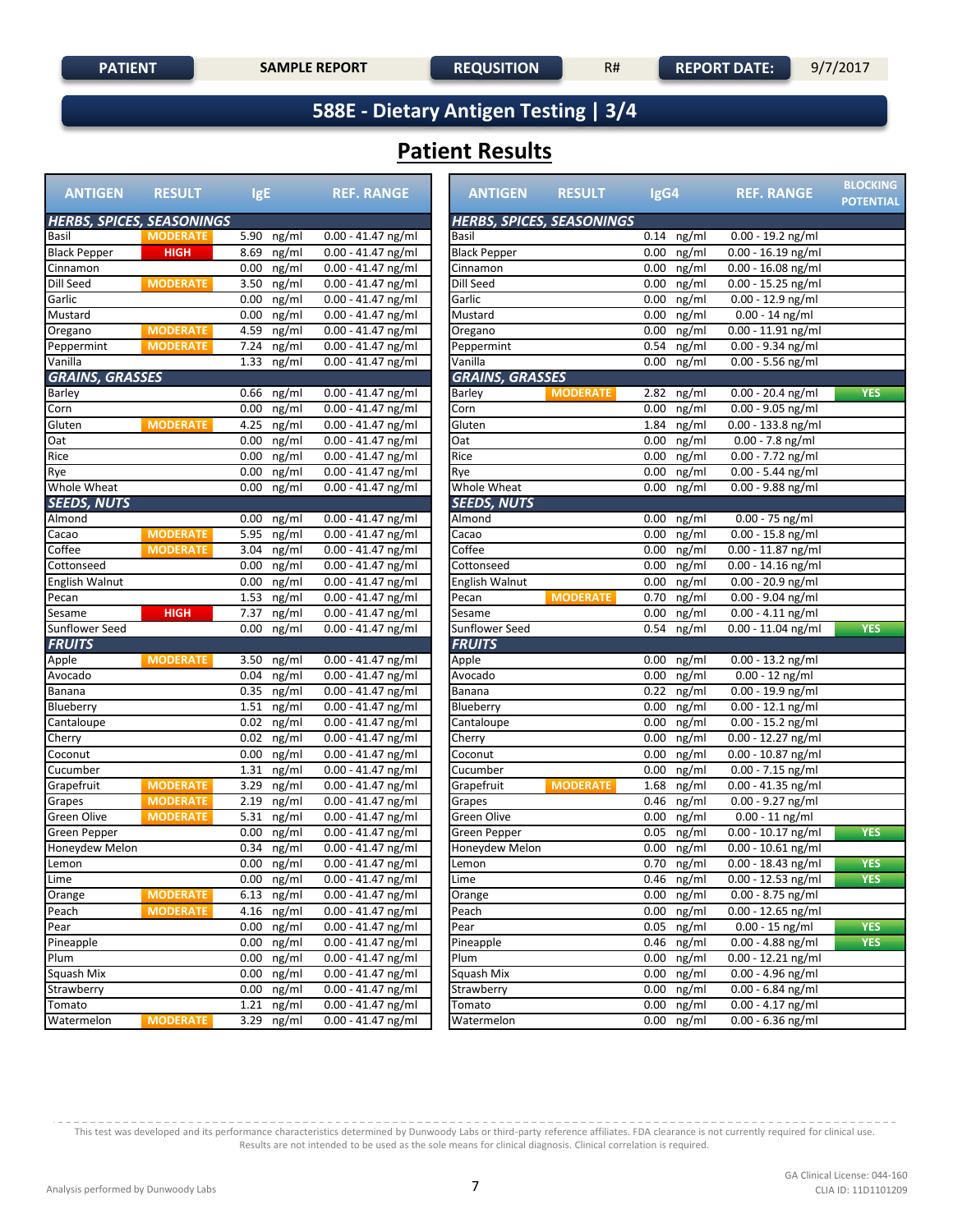**588E - Dietary Antigen Testing | 4/4**

## **Patient Results**

| <b>ANTIGEN</b>      | <b>RESULT</b>   | IgE            | <b>REF. RANGE</b>    | <b>ANTIGEN</b><br><b>RESULT</b><br>IgG4                 |
|---------------------|-----------------|----------------|----------------------|---------------------------------------------------------|
| <b>VEGETABLES</b>   |                 |                |                      | <b>VEGETABLES</b>                                       |
| Asparagus           | <b>MODERATE</b> | ng/ml<br>2.70  | $0.00 - 41.47$ ng/ml | ng/ml<br>Asparagus<br>0.54                              |
| <b>Broccoli</b>     | <b>HIGH</b>     | ng/ml<br>10.69 | $0.00 - 41.47$ ng/ml | <b>Broccoli</b><br>ng/ml<br>0.00                        |
| Cabbage             | <b>MODERATE</b> | ng/ml<br>5.70  | $0.00 - 41.47$ ng/ml | Cabbage<br>ng/ml<br>0.00                                |
| Carrot              |                 | ng/ml<br>0.00  | $0.00 - 41.47$ ng/ml | ng/ml<br>Carrot<br>0.00                                 |
| Celery              |                 | ng/ml<br>1.53  | $0.00 - 41.47$ ng/ml | Celery<br>ng/ml<br>0.00                                 |
| Horseradish         |                 | ng/ml<br>0.00  | $0.00 - 41.47$ ng/ml | Horseradish<br>ng/ml<br>0.00                            |
| Lettuce             | <b>MODERATE</b> | 5.33<br>ng/ml  | $0.00 - 41.47$ ng/ml | ng/ml<br>Lettuce<br>0.00                                |
| Onion               | <b>MODERATE</b> | 2.63<br>ng/ml  | $0.00 - 41.47$ ng/ml | Onion<br>ng/ml<br>0.05                                  |
| Spinach             | <b>MODERATE</b> | 2.63<br>ng/ml  | $0.00 - 41.47$ ng/ml | Spinach<br>ng/ml<br>0.00                                |
| <b>Sweet Potato</b> | <b>MODERATE</b> | ng/ml<br>3.64  | $0.00 - 41.47$ ng/ml | <b>MODERATE</b><br><b>Sweet Potato</b><br>ng/ml<br>1.27 |
| Tea                 | <b>HIGH</b>     | ng/ml<br>10.91 | $0.00 - 41.47$ ng/ml | ng/ml<br>Tea<br>0.00                                    |
| <b>White Potato</b> |                 | 0.00<br>ng/ml  | $0.00 - 41.47$ ng/ml | <b>White Potato</b><br>ng/ml<br>0.00                    |

| <b>RESULT</b>   | <b>IgE</b>     | <b>REF. RANGE</b>    | <b>ANTIGEN</b>      | <b>RESULT</b>   | IgG4          | <b>REF. RANGE</b>    | <b>BLOCKING</b><br><b>POTENTIAL</b> |
|-----------------|----------------|----------------------|---------------------|-----------------|---------------|----------------------|-------------------------------------|
|                 |                |                      | <b>VEGETABLES</b>   |                 |               |                      |                                     |
| <b>IODERATE</b> | ng/ml<br>2.70  | $0.00 - 41.47$ ng/ml | Asparagus           |                 | ng/ml<br>0.54 | $0.00 - 13.2$ ng/ml  |                                     |
| <b>HIGH</b>     | $10.69$ ng/ml  | $0.00 - 41.47$ ng/ml | Broccoli            |                 | 0.00<br>ng/ml | $0.00 - 13.7$ ng/ml  |                                     |
| <b>1ODERATE</b> | ng/ml<br>5.70  | $0.00 - 41.47$ ng/ml | Cabbage             |                 | ng/ml<br>0.00 | $0.00 - 12.1$ ng/ml  |                                     |
|                 | $0.00$ ng/ml   | $0.00 - 41.47$ ng/ml | Carrot              |                 | ng/ml<br>0.00 | $0.00 - 14.5$ ng/ml  |                                     |
|                 | $1.53$ ng/ml   | $0.00 - 41.47$ ng/ml | Celery              |                 | ng/ml<br>0.00 | $0.00 - 8.85$ ng/ml  |                                     |
|                 | $0.00$ ng/ml   | $0.00 - 41.47$ ng/ml | Horseradish         |                 | 0.00<br>ng/ml | $0.00 - 13.5$ ng/ml  |                                     |
| <b>1ODERATE</b> | 5.33 $ng/ml$   | $0.00 - 41.47$ ng/ml | Lettuce             |                 | ng/ml<br>0.00 | $0.00 - 14.94$ ng/ml |                                     |
| <b>1ODERATE</b> | $2.63$ ng/ml   | $0.00 - 41.47$ ng/ml | Onion               |                 | 0.05<br>ng/ml | $0.00 - 4.35$ ng/ml  |                                     |
| <b>IODERATE</b> | $2.63$ ng/ml   | $0.00 - 41.47$ ng/ml | Spinach             |                 | ng/ml<br>0.00 | $0.00 - 6.49$ ng/ml  |                                     |
| <b>IODERATE</b> | 3.64 $ng/ml$   | $0.00 - 41.47$ ng/ml | Sweet Potato        | <b>MODERATE</b> | ng/ml<br>1.27 | $0.00 - 9.24$ ng/ml  |                                     |
| <b>HIGH</b>     | ng/ml<br>10.91 | $0.00 - 41.47$ ng/ml | Tea                 |                 | 0.00<br>ng/ml | $0.00 - 3.8$ ng/ml   |                                     |
|                 | $0.00$ ng/ml   | $0.00 - 41.47$ ng/ml | <b>White Potato</b> |                 | 0.00<br>ng/ml | $0.00 - 9.58$ ng/ml  |                                     |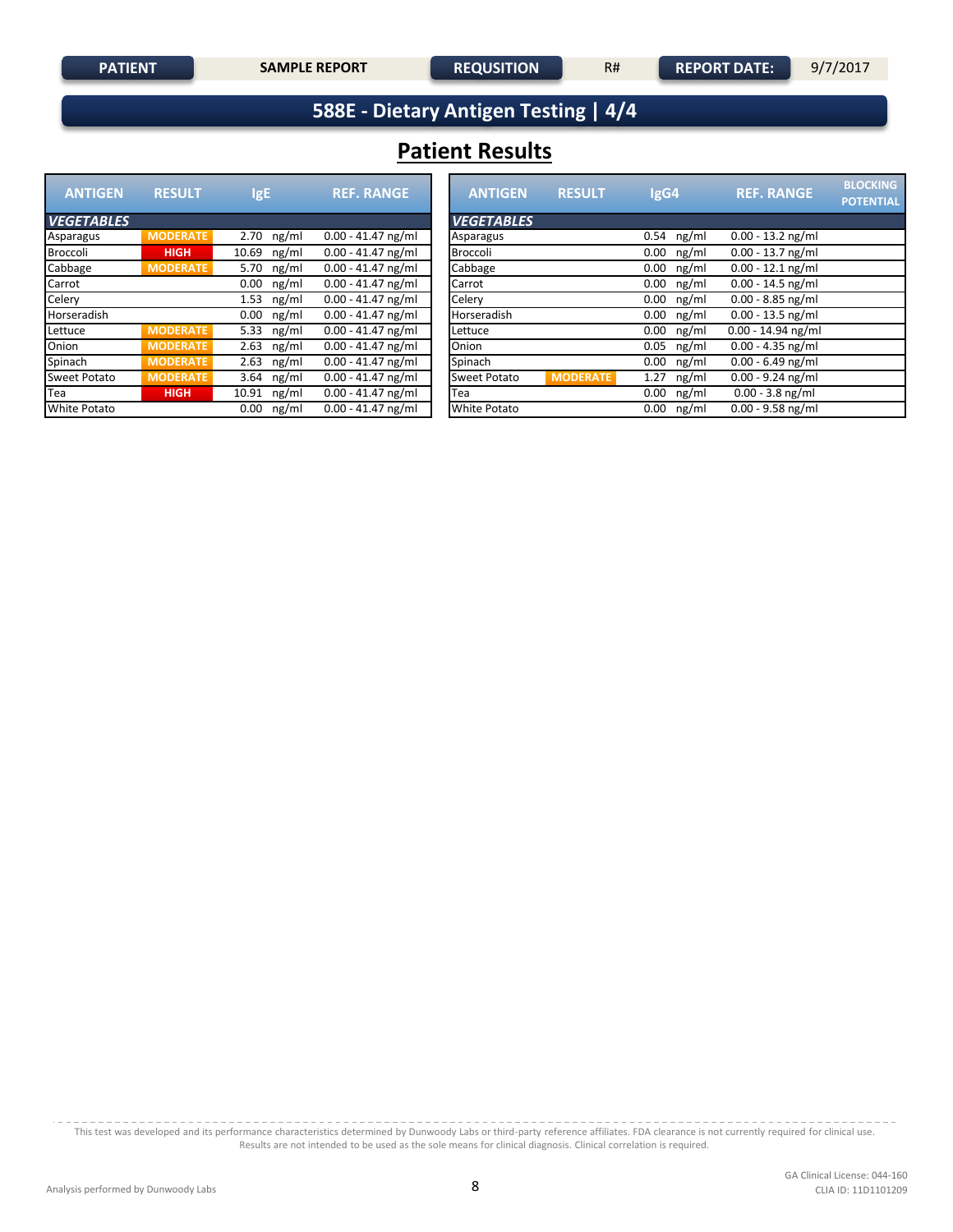# unwoodv

#### **9 Dunwoody Park, Suite 121 Dunwoody, GA 30338 P: 678-736-6374 F: 770-674-1701 Email: info@dunwoodylabs.com www.dunwoodylabs.com**

## **588G** Dietary Antigen-Specific IgG with Complement

Dunwoody Labs is an innovator of testing solutions that assist in the diagnosis and management of conditions.

REPORT DATE: 9/7/2017 FAX: -SAMPLE DATE: - RECEIVE DATE: - PHONE: - PHONE: -SAMPLE ID: Sample #  $DOB: -$ 

#### **PATIENT INFO CLINIC INFO**

REQUISITION ID: R# ADDRESS: 9 DUNWOODY PARK SUITE 121 DUNWOODY, GA 30338 NAME: **SAMPLE REPORT DUNWOODY LABS**

#### **588G - Dietary Antigen Testing | 1/4**



#### **Dietary Antigen Exposure by Food Group**



#### **Dietary Antigen Exposure by Food Group**

In this test, a human serum sample is probed for the presence of IgG antibodies which have an exact affinity for specific dietary allergens. Dietary allergens are clustered by the food groups shown in the table and graph above. The quantitative summation of the IgG results within the offending food groups are expressed graphically. The exclusion of the offending food group(s) from the diet has been shown to reduce the severity of symptoms associated with food allergies.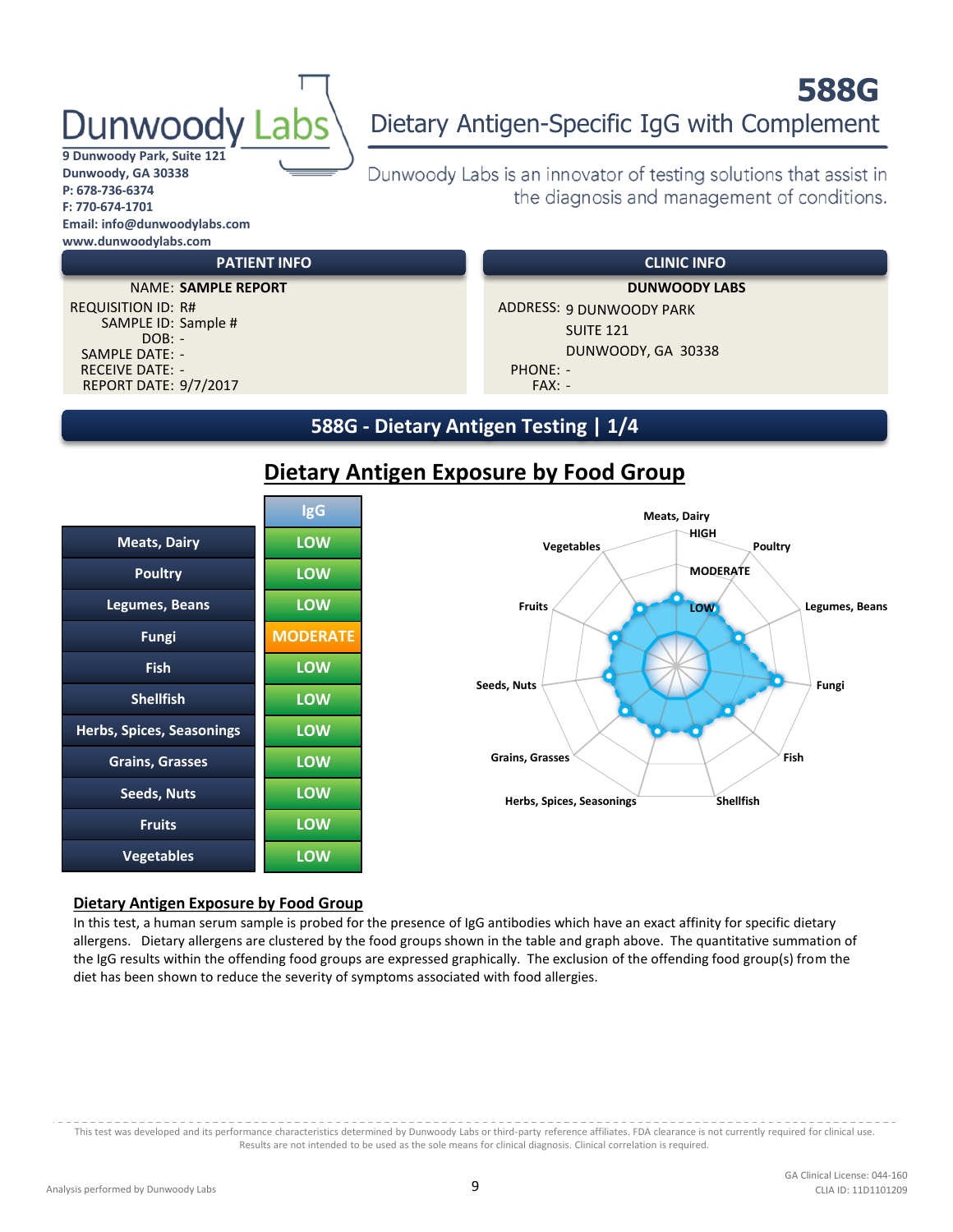#### **588G - Dietary Antigen Testing | 2/4**

## **Understanding the Key**

It is important to understand how reactive your patient is to a given food. If the patient had a high reaction, they are considered in the top 2.5% in terms of reactions; moderate reactions represent the next 2.5%. This means that moderate or severe reactions represent the top 5% of reactivity. A low reaction represents a broader population of reactivity at 20%. Therefore low, moderate, and high reactions combined represent 25% of the most reactive patients.

#### **IgG**

The IgG antibody response creates sensitivity to a particular food. Symptoms may be less severe than with IgE allergic reaction and can manifest anywhere from 3-72 hours after exposure. IgG reactions create inflammation that makes many pathologies worse. The delayed response makes sensitivities difficult to identify without a diagnostic test. Sensitivities can improve with treatment and improved gut health.

#### **C3d**

C3d is a complement antigen and an activator of our complement cascade system. Reaction to the specified food will worsen if C3d activation is present along with an IgG antibody response. The C3 protein attaches to the antigen and amplifies the IgG response, increasing the inflammatory potential of IgG titer. Complement is not dependent on exposure or antibody presence, and represents innate immune function.

#### **Patient Results**

| <b>ANTIGEN</b>         | <b>RESULT</b>   | <b>IgG</b>    |              | <b>REF. RANGE</b>   | <b>ANTIGEN</b>         | <b>RESULT COMPLEMENT</b> |         |              | <b>CUTOFF</b>         |
|------------------------|-----------------|---------------|--------------|---------------------|------------------------|--------------------------|---------|--------------|-----------------------|
| <b>MEATS, DAIRY</b>    |                 |               |              |                     | <b>MEATS, DAIRY</b>    |                          |         |              |                       |
| Beef                   |                 |               | $0.00$ ng/ml | $0.00 - 50$ ng/ml   | Beef                   |                          |         | $0.00$ ng/ml | $60$ ng/ml            |
| Casein                 |                 | 306.87        | ng/ml        | $0.00 - 1095$ ng/ml | Casein                 |                          | 3078.45 | ng/ml        | 7650 ng/ml            |
| Cow's Milk             |                 | 685.53        | ng/ml        | $0.00 - 1388$ ng/ml | Cow's Milk             |                          | 1148.23 | ng/ml        | 12400 ng/ml           |
| Goat's Milk            |                 | 398.37        | ng/ml        | $0.00 - 1300$ ng/ml | Goat's Milk            |                          | 2781.49 | ng/ml        | 12900 ng/ml           |
| Pork                   |                 | 0.00          | ng/ml        | $0.00 - 150$ ng/ml  | Pork                   |                          | 3167.53 | ng/ml        | 5500 ng/ml            |
| <b>POULTRY</b>         |                 |               |              |                     | <b>POULTRY</b>         |                          |         |              |                       |
| Chicken                |                 | 0.00          | ng/ml        | $0.00 - 80$ ng/ml   | Chicken                |                          | 0.00    | ng/ml        | $\overline{25}$ ng/ml |
| Egg Albumin            |                 | 0.00          | ng/ml        | $0.00 - 1160$ ng/ml | Egg Albumin            |                          | 0.00    | ng/ml        | 3400 ng/ml            |
| Egg Yolk               |                 | 221.00        | ng/ml        | 0.00 - 820 ng/ml    | Egg Yolk               | YES.                     | 584.01  | ng/ml        | 4300 ng/ml            |
| Turkey                 |                 | 0.00          | ng/ml        | $0.00 - 105$ ng/ml  | Turkey                 |                          | 0.00    | ng/ml        | $110$ ng/ml           |
| <b>LEGUMES, BEANS</b>  |                 |               |              |                     | <b>LEGUMES, BEANS</b>  |                          |         |              |                       |
| Green Pea              |                 | 0.00          | ng/ml        | $0.00 - 240$ ng/ml  | Green Pea              |                          | 0.00    | ng/ml        | 670 ng/ml             |
| Kidney/Pinto           |                 | 15.48         | ng/ml        | 0.00 - 480 ng/ml    | Kidney/Pinto           |                          | 0.00    | ng/ml        | 1200 ng/ml            |
| Navy Bean              |                 | 0.00          | ng/ml        | $0.00 - 630$ ng/ml  | Navy Bean              |                          | 0.00    | ng/ml        | 2100 ng/ml            |
| Peanut                 |                 | 0.00          | ng/ml        | $0.00 - 950$ ng/ml  | Peanut                 |                          | 0.00    | ng/ml        | 350 ng/ml             |
| Soybean                |                 | 4.22          | ng/ml        | 0.00 - 520 ng/ml    | Soybean                |                          | 0.00    | ng/ml        | 4500 ng/ml            |
| <b>FUNGI</b>           |                 |               |              |                     | <b>FUNGI</b>           |                          |         |              |                       |
| <b>Aspergillus Mix</b> | <b>HIGH</b>     | 1535.75 ng/ml |              | $0.00 - 2207$ ng/ml | <b>Aspergillus Mix</b> |                          |         | 0.00 ng/ml   | 7300 ng/ml            |
| <b>Brewer's Yeast</b>  | <b>MODERATE</b> | 525.06        | ng/ml        | $0.00 - 811$ ng/ml  | <b>Brewer's Yeast</b>  |                          | 0.00    | ng/ml        | 1800 ng/ml            |
| Candida                | <b>MODERATE</b> | 678.49        | ng/ml        | $0.00 - 1949$ ng/ml | Candida                |                          | 0.00    | ng/ml        | 2700 ng/ml            |
| Mushroom               |                 | 0.00          | ng/ml        | $0.00 - 230$ ng/ml  | Mushroom               |                          | 0.00    | ng/ml        | 1050 ng/ml            |
| <b>FISH</b>            |                 |               |              |                     | <b>FISH</b>            |                          |         |              |                       |
| Codfish                |                 | 49.27         | ng/ml        | $0.00 - 275$ ng/ml  | Codfish                |                          | 0.00    | ng/ml        | $1100$ ng/ml          |
| Flounder               |                 | 5.63          | ng/ml        | 0.00 - 300 ng/ml    | Flounder               |                          | 0.00    | ng/ml        | 800 ng/ml             |
| <b>Halibut</b>         |                 | 0.00          | ng/ml        | 0.00 - 100 ng/ml    | Halibut                |                          | 0.00    | ng/ml        | 1100 ng/ml            |
| Salmon                 |                 | 0.00          | ng/ml        | $0.00 - 140$ ng/ml  | Salmon                 |                          | 0.00    | ng/ml        | 550 ng/ml             |
| Tuna                   |                 |               | $0.00$ ng/ml | $0.00 - 190$ ng/ml  | Tuna                   |                          |         | $0.00$ ng/ml | 630 ng/ml             |
| <b>SHELLFISH</b>       |                 |               |              |                     | <b>SHELLFISH</b>       |                          |         |              |                       |
| Clam                   | <b>MODERATE</b> | 163.29        | ng/ml        | $0.00 - 300$ ng/ml  | Clam                   | <b>YES</b>               | 108.88  | ng/ml        | 2300 ng/ml            |
| Crab                   |                 | 133.73        | ng/ml        | $0.00 - 710$ ng/ml  | Crab                   |                          | 0.00    | ng/ml        | 1500 ng/ml            |
| Lobster                |                 | 0.00          | ng/ml        | $0.00 - 240$ ng/ml  | Lobster                |                          | 0.00    | ng/ml        | 1050 ng/ml            |
| <b>Scallops</b>        |                 | 0.00          | ng/ml        | $0.00 - 75$ ng/ml   | <b>Scallops</b>        |                          | 0.00    | ng/ml        | 300 ng/ml             |
| Shrimp                 |                 |               | 15.48 ng/ml  | 0.00 - 180 ng/ml    | Shrimp                 |                          |         | 0.00 ng/ml   | 1300 ng/ml            |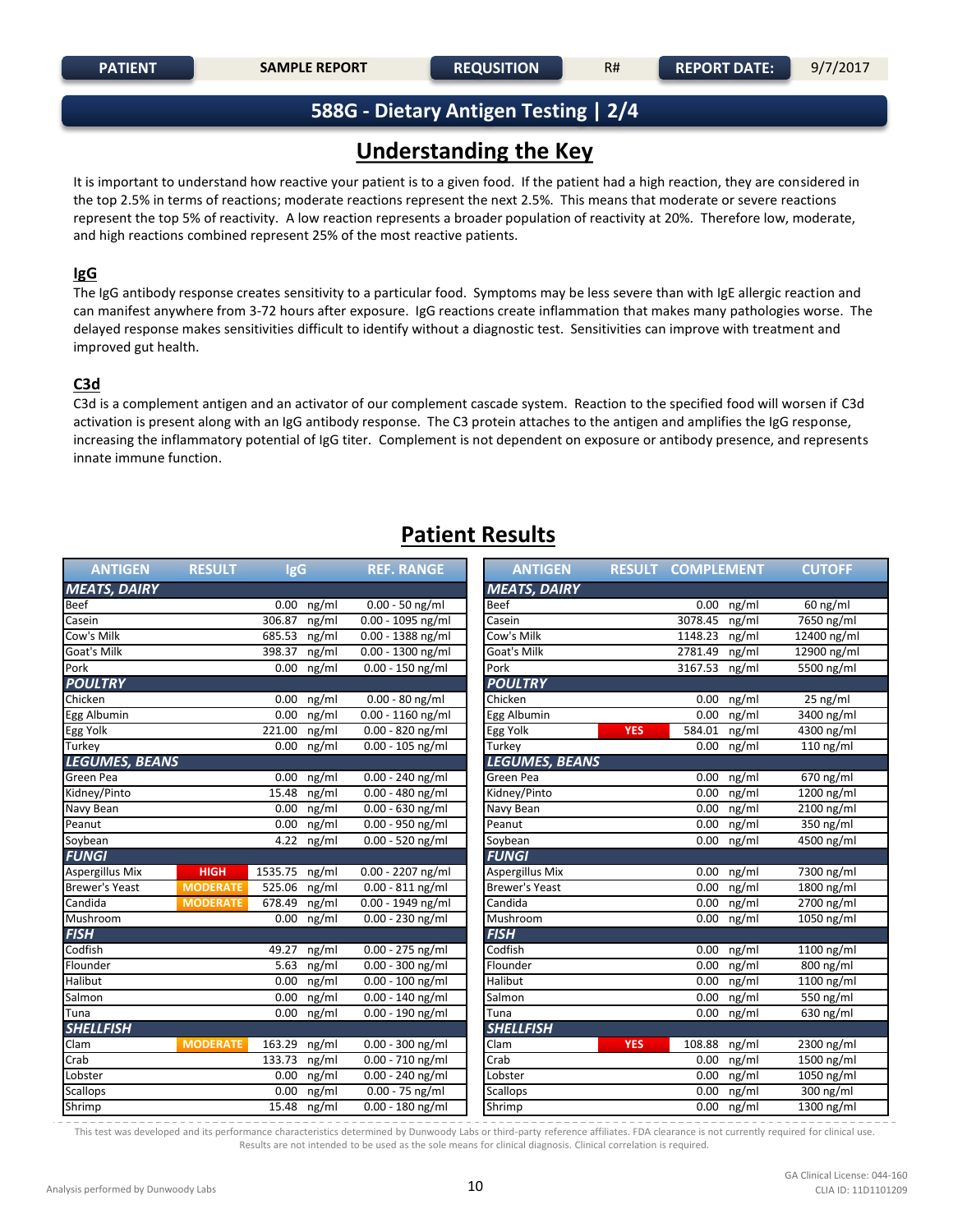### **588G - Dietary Antigen Testing | 3/4**

## **Patient Results**

| <b>ANTIGEN</b>                   | <b>RESULT</b>   | <b>IgG</b>    |       | <b>REF. RANGE</b>   | <b>ANTIGEN</b>                   | <b>RESULT COMPLEMENT</b> |          |              | <b>CUTOFF</b>          |
|----------------------------------|-----------------|---------------|-------|---------------------|----------------------------------|--------------------------|----------|--------------|------------------------|
| <b>HERBS, SPICES, SEASONINGS</b> |                 |               |       |                     | <b>HERBS, SPICES, SEASONINGS</b> |                          |          |              |                        |
| Basil                            |                 | 209.74        | ng/ml | $0.00 - 650$ ng/ml  | Basil                            |                          | 49.49    | ng/ml        | 6550 ng/ml             |
| <b>Black Pepper</b>              |                 | 291.39        | ng/ml | $0.00 - 1134$ ng/ml | <b>Black Pepper</b>              |                          | 0.00     | ng/ml        | 5200 ng/ml             |
| Cinnamon                         |                 | 289.98        | ng/ml | 0.00 - 770 ng/ml    | Cinnamon                         |                          | $0.00\,$ | ng/ml        | 1600 ng/ml             |
| Dill Seed                        |                 | 91.50         | ng/ml | 0.00 - 440 ng/ml    | Dill Seed                        |                          | 376.14   | ng/ml        | $2100$ ng/ml           |
| Garlic                           |                 | 40.82         | ng/ml | 0.00 - 340 ng/ml    | Garlic                           |                          | 0.00     | ng/ml        | 1000 ng/ml             |
| Mustard                          |                 | 0.00          | ng/ml | $0.00 - 350$ ng/ml  | Mustard                          |                          | 0.00     | ng/ml        | 1200 ng/ml             |
| Oregano                          |                 | 132.32        | ng/ml | 0.00 - 600 ng/ml    | Oregano                          |                          | 0.00     | ng/ml        | 3500 ng/ml             |
| Peppermint                       |                 | 133.73        | ng/ml | 0.00 - 380 ng/ml    | Peppermint                       | <b>YES</b>               | 0.00     | ng/ml        | 2000 ng/ml             |
| Vanilla                          |                 | 222.41 ng/ml  |       | 0.00 - 830 ng/ml    | Vanilla                          | <b>YES</b>               | 0.00     | ng/ml        | 2000 ng/ml             |
| <b>GRAINS, GRASSES</b>           |                 |               |       |                     | <b>GRAINS, GRASSES</b>           |                          |          |              |                        |
| Barley                           | <b>MODERATE</b> | 154.84        | ng/ml | 0.00 - 330 ng/ml    | Barley                           | <b>YES</b>               | 0.00     | ng/ml        | 1200 ng/ml             |
| Corn                             |                 | 19.71         | ng/ml | $0.00 - 350$ ng/ml  | Corn                             |                          | 0.00     | ng/ml        | 1250 ng/ml             |
| Gluten                           |                 | 66.16         | ng/ml | 0.00 - 1130 ng/ml   | Gluten                           |                          | 0.00     | ng/ml        | 3275 ng/ml             |
| Oat                              |                 | 0.00          | ng/ml | $0.00 - 250$ ng/ml  | Oat                              |                          | 0.00     | ng/ml        | $750$ ng/ml            |
| Rice                             |                 | 7.04          | ng/ml | $0.00 - 350$ ng/ml  | Rice                             |                          | 0.00     | ng/ml        | 1050 ng/ml             |
| Rye                              |                 | 8.45          | ng/ml | 0.00 - 460 ng/ml    | Rye                              |                          | 0.00     | ng/ml        | 850 ng/ml              |
| Whole Wheat                      |                 | 23.93         | ng/ml | $0.00 - 480$ ng/ml  | Whole Wheat                      |                          | 0.00     | ng/ml        | $\overline{750}$ ng/ml |
| <b>SEEDS, NUTS</b>               |                 |               |       |                     | <b>SEEDS, NUTS</b>               |                          |          |              |                        |
| Almond                           |                 | 0.00          | ng/ml | 0.00 - 860 ng/ml    | Almond                           |                          | 0.00     | ng/ml        | 1600 ng/ml             |
| Cacao                            |                 | 104.17        | ng/ml | $0.00 - 348$ ng/ml  | Cacao                            |                          | 0.00     | ng/ml        | 850 ng/ml              |
| Coffee                           |                 | 85.87         | ng/ml | 0.00 - 570 ng/ml    | Coffee                           |                          | 0.00     | ng/ml        | 1800 ng/ml             |
| Cottonseed                       |                 | 26.75         | ng/ml | $0.00 - 200$ ng/ml  | Cottonseed                       |                          | 0.00     | ng/ml        | $840$ ng/ml            |
| English Walnut                   |                 | 0.00          | ng/ml | $0.00 - 625$ ng/ml  | English Walnut                   |                          | 732.49   | ng/ml        | 3200 ng/ml             |
| Pecan                            |                 | 0.00          | ng/ml | 0.00 - 290 ng/ml    | Pecan                            |                          | 0.00     | ng/ml        | 1000 ng/ml             |
| Sesame                           | <b>MODERATE</b> | 183.00        | ng/ml | 0.00 - 620 ng/ml    | Sesame                           |                          | 0.00     | ng/ml        | 1850 ng/ml             |
| <b>Sunflower Seed</b>            |                 | 0.00          | ng/ml | $0.00 - 700$ ng/ml  | <b>Sunflower Seed</b>            |                          | 0.00     | ng/ml        | 690 ng/ml              |
| <b>FRUITS</b>                    |                 |               |       |                     | <b>FRUITS</b>                    |                          |          |              |                        |
| Apple                            |                 | 14.08         | ng/ml | $0.00 - 255$ ng/ml  | Apple                            |                          | $0.00\,$ | ng/ml        | 650 ng/ml              |
| Avocado                          |                 | 0.00          | ng/ml | $0.00 - 160$ ng/ml  | Avocado                          |                          | 0.00     | ng/ml        | 1600 ng/ml             |
| Banana                           |                 | 63.34         | ng/ml | 0.00 - 505 ng/ml    | Banana                           |                          | 0.00     | ng/ml        | 2450 ng/ml             |
| Blueberry                        |                 | 80.24         | ng/ml | $0.00 - 393$ ng/ml  | Blueberry                        |                          | 0.00     | ng/ml        | 2000 ng/ml             |
| Cantaloupe                       |                 | 38.01         | ng/ml | $0.00 - 338$ ng/ml  | Cantaloupe                       |                          | 287.06   | ng/ml        | 1800 ng/ml             |
| Cherry                           |                 | 0.00          | ng/ml | 0.00 - 240 ng/ml    | Cherry                           |                          | 0.00     | ng/ml        | 1600 ng/ml             |
| Coconut                          |                 | 35.19         | ng/ml | 0.00 - 385 ng/ml    | Coconut                          |                          | 0.00     | ng/ml        | 1350 ng/ml             |
| Cucumber                         |                 | 14.08         | ng/ml | $0.00 - 220$ ng/ml  | Cucumber                         |                          | 0.00     | ng/ml        | 380 ng/ml              |
| Grapefruit                       |                 | 22.52         | ng/ml | 0.00 - 220 ng/ml    | Grapefruit                       |                          | 0.00     | ng/ml        | 700 ng/ml              |
| Grapes                           |                 | 0.00          | ng/ml | $0.00 - 175$ ng/ml  | Grapes                           |                          | 0.00     | ng/ml        | 530 ng/ml              |
| Green Olive                      |                 | 45.05         | ng/ml | 0.00 - 370 ng/ml    | Green Olive                      |                          | 0.00     | ng/ml        | 1500 ng/ml             |
| Green Pepper                     |                 | 9.85          | ng/ml | 0.00 - 225 ng/ml    | Green Pepper                     |                          | 0.00     | ng/ml        | 940 ng/ml              |
| Honeydew Melon                   |                 | 0.00          | ng/ml | 0.00 - 200 ng/ml    | Honeydew Melon                   |                          | 0.00     | ng/ml        | 1600 ng/ml             |
| Lemon                            |                 | 23.93         | ng/ml | $0.00 - 190$ ng/ml  | Lemon                            |                          | 0.00     | ng/ml        | 660 ng/ml              |
| Lime                             |                 | 26.75 ng/ml   |       | $0.00 - 490$ ng/ml  | Lime                             |                          |          | $0.00$ ng/ml | 1100 ng/ml             |
| Orange                           |                 | 59.12 ng/ml   |       | $0.00 - 300$ ng/ml  | Orange                           |                          |          | $0.00$ ng/ml | 750 ng/ml              |
| Peach                            |                 | $30.97$ ng/ml |       | 0.00 - 270 ng/ml    | Peach                            |                          |          | $0.00$ ng/ml | 600 ng/ml              |
| Pear                             |                 | $0.00$ ng/ml  |       | 0.00 - 225 ng/ml    | Pear                             |                          |          | $0.00$ ng/ml | 1100 ng/ml             |
| Pineapple                        |                 | 18.30 ng/ml   |       | $0.00 - 1580$ ng/ml | Pineapple                        |                          |          | $0.00$ ng/ml | 3100 ng/ml             |
| Plum                             |                 | 33.78 ng/ml   |       | $0.00 - 390$ ng/ml  | Plum                             |                          |          | $0.00$ ng/ml | 2400 ng/ml             |
| Squash Mix                       |                 | 11.26 ng/ml   |       | $0.00 - 310$ ng/ml  | Squash Mix                       |                          |          | $0.00$ ng/ml | 920 ng/ml              |
| Strawberry                       |                 | $0.00$ ng/ml  |       | $0.00 - 170$ ng/ml  | Strawberry                       |                          |          | $0.00$ ng/ml | $360$ ng/ml            |
| Tomato                           |                 | 5.63 $ng/ml$  |       | $0.00 - 160$ ng/ml  | Tomato                           |                          |          | $0.00$ ng/ml | 900 ng/ml              |
| Watermelon                       |                 | 21.11 ng/ml   |       | 0.00 - 230 ng/ml    | Watermelon                       |                          |          | $0.00$ ng/ml | 600 ng/ml              |